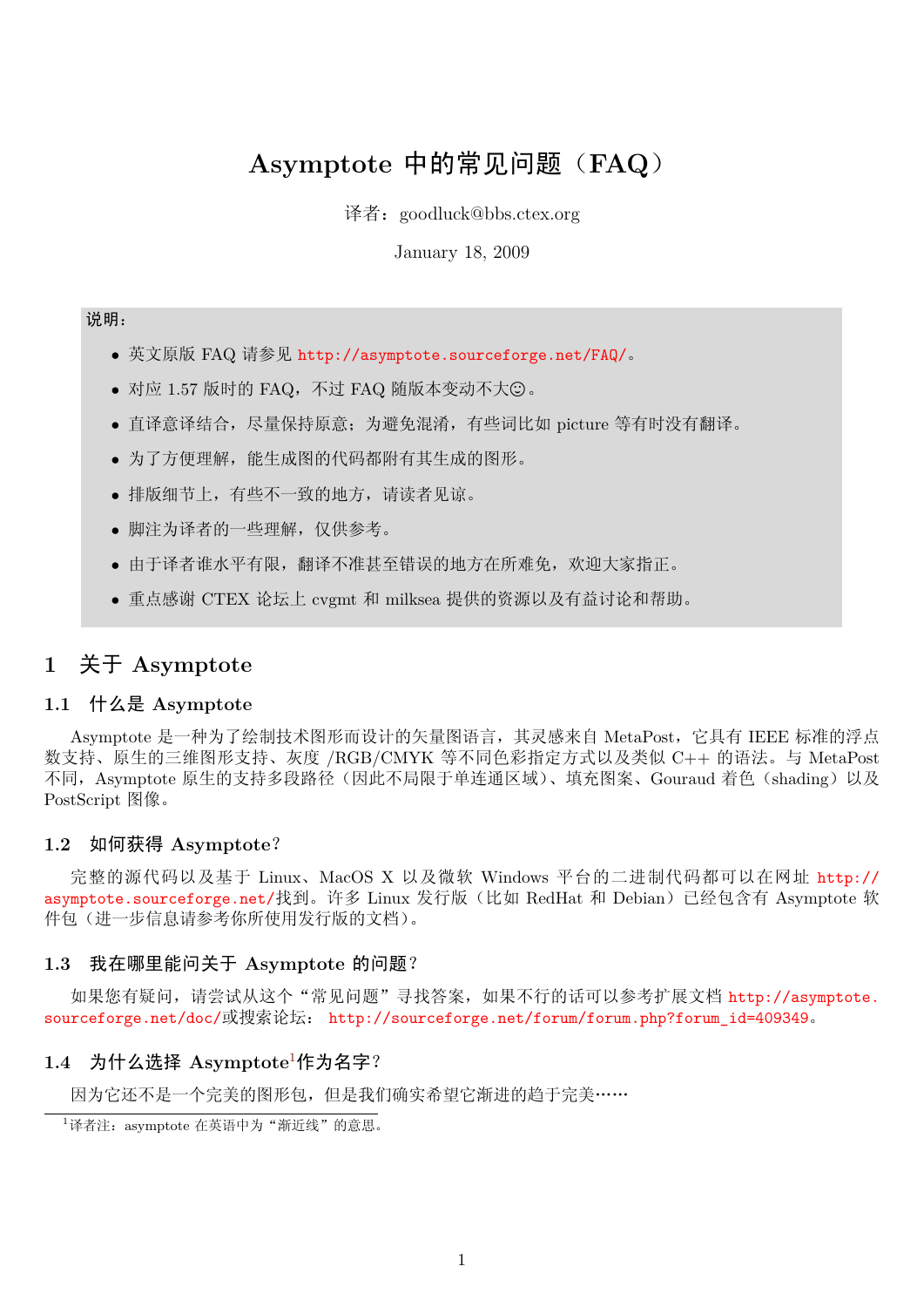#### **1.5** 在 **Asymptote** 的内部源代码中,**camp** 这个名字指的是什么?

那是我们在 Asymptote 这个项目中最初取的一个测试用的名字, 它代表"C's Answer to MetaPost"<sup>2</sup> (Asymptote 的灵感来源于 MetaPost 语言)。不过, 我们最终决定用 Asymptote 这个名字, 因为它更好的强调 了这个语言的数学及图形本质。

# **2** 关于安装和设置的问题

#### **2.1** 能在 **MacOS X** 上安装 **Asymptote** 吗?

很简单,从 http://sourceforge.net/project/showfiles.php?group\_id=120000获取源代码并直接编译即 可。我们推荐您首先将您的 GNU readline 库更新到最新,除非您不需要 readline 提供的交互式支持(安装时 configure 会自动检测并禁用过时的 readline 库版本)。Marius Schamschula 也维护着一个适用于各种 MacOS X 平台的二进制包 [http://www.hmug.org/pub/MacOS\\_X/X/Applications/Publishing/as](http://sourceforge.net/project/showfiles.php?group_id=120000)ymptote。

## **2.2** 当我用二进制包在 **MAC OS** 上安装 **Asymptote** 时,为什么得到这样一个错误:**Bad CPU type in [executable](http://www.hmug.org/pub/MacOS_X/X/Applications/Publishing/asymptote)**?

这意味着要么你的二进制包是适用于另一 MAC 体系结构的, 要么(根据 Marius Schamschula 的解释)是 你缺少某个库。最简单的解决办法是直接从官方源 http://sourceforge.net/project/showfiles.php?group\_ id=120000获得并编译源代码。

### **2.3** 当我用**./configure --enable-gc=system** 进行配置时,为什么得到这个错误:**[can](http://sourceforge.net/project/showfiles.php?group_id=120000)'[t locate file](http://sourceforge.net/project/showfiles.php?group_id=120000) [for:](http://sourceforge.net/project/showfiles.php?group_id=120000) -lgccpp** ?

这说明你系统里的 Boehm 垃圾回收器版本不完整。请根据 INSTALL 文件中的指令去做: 从 http://www. hpl.hp.com/personal/Hans\_Boehm/gc/gc\_source 获得最新的 gc 版本,并把它放到 Asymptote 源代码目录的 最上层,然后./configure (不要加 --enable-gc=system 选项)。

### **2.4** 如果出现这个错误怎么办:**Error: pdfetex (file pdftex.cfg): cannot open config [files...texinfo](http://www.hpl.hp.com/personal/Hans_Boehm/gc/gc_source).tex [appears to be broken](http://www.hpl.hp.com/personal/Hans_Boehm/gc/gc_source)**

<span id="page-1-0"></span>只需把 http://asymptote.sourceforge.net/asymptote.pdf放到 doc 目录下然后重复执行 make all。或者 如果你不想创建本地文档,只需进行 make install-asy。

#### **2.5** 如果得到这个错误怎么办:**[! Undefined control sequ](http://asymptote.sourceforge.net/asymptote.pdf)ence. l.6 @copying?**

要么升级你的 texinfo 包,要么按 问题**2.4** 中的方法简单处理。

# **2.6** 能把 **Asymptote** 集成到 **LaTeX** 中吗?

可以, 请参考例子 latexusage.tex。D[ario](#page-1-0) Teixeira 也写了一个关于此话题的详细指导。你可以从 http: //dario.dse.nl/projects/asylatex/下载到。

Philippe Ivaldi 为 Emacs 用户提供了一个 Asymptote 模式 http://asymptote.sourceforge.net/doc/ Editing-modes.html, 它包含一个 lasy-mode, 允许用户一次编译一个 \begin{asy}...\end{asy} 环境并查 看结果。

#### **2.7** 能把 **[Asympto](http://asymptote.sourceforge.net/doc/Editing-modes.html)te** 集成到 **latex** 或 **pdflatex** 中吗?

是的, 自从 1.14 版本起, Asymptote 就开始支持 latex 和 pdflatex (EPS/PDF 和内嵌模式都支持), 如例子 latexusage.tex 中所示:

pdflatex latexusage asy latexusage pdflatex latexusage

 $2$ 译者注: 翻译成中文就是"MetaPost 问题的 C 语言答案"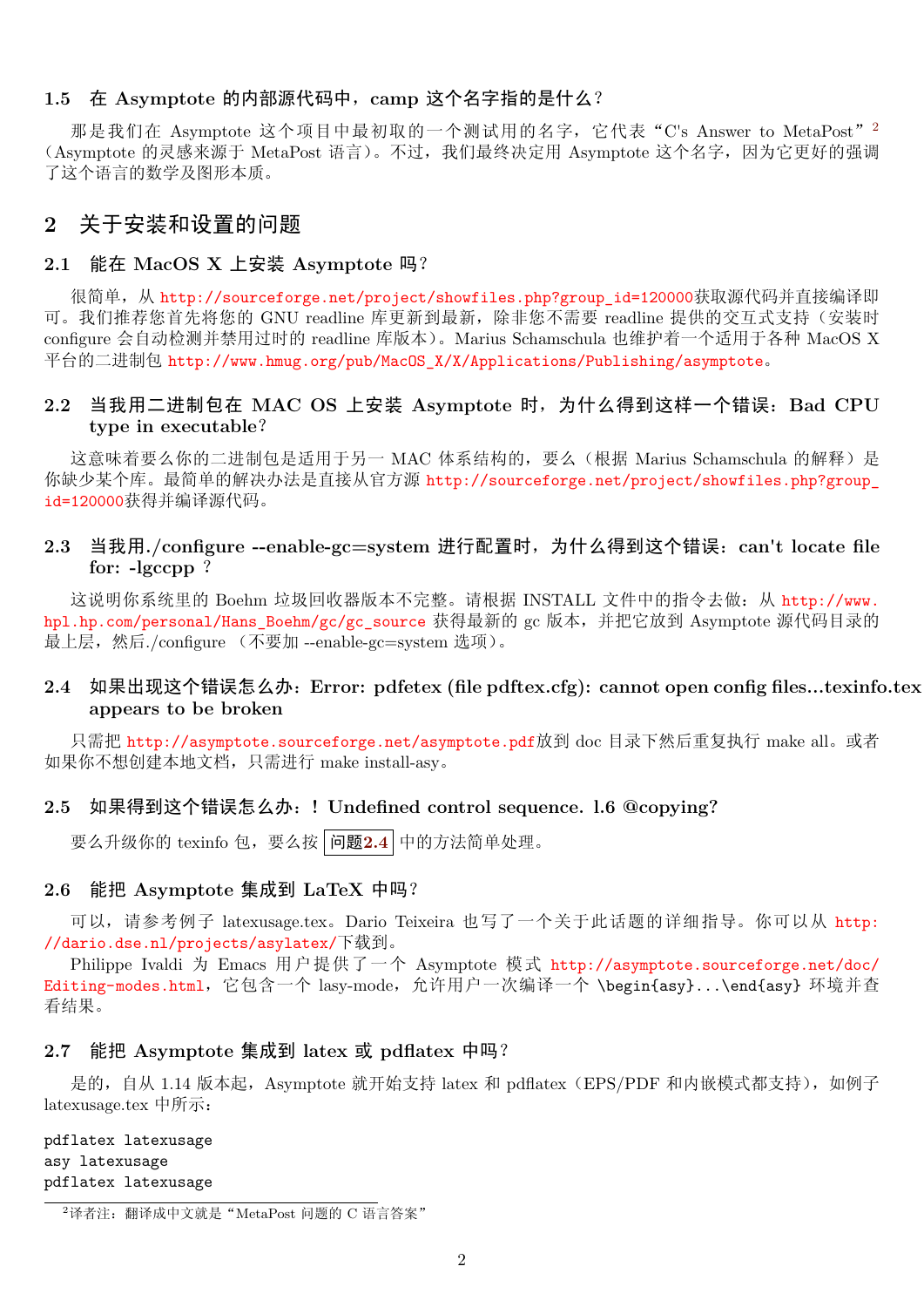#### **2.8** 当我安装 **Asymptote** 的 **rpm** 二进制包时是否需要 **tkinter** 包?

不需要 tkinter 包, 除非你想尝试图形界面 xasy。请尝试

rpm -Uvh --nodeps asymptote-x.xx-1.i386.rpm

其中 x.xx 代表版本号。

### **2.9** 路径 **%USERPROFILE%***\***.asy***\***config.asy** 是什么意思?

那是微软 Windows 对用户配置目录的引用。这个实在没什么需要了解的,只需要把你的配置命令写入文件 config.asy 并将该文件放入一个新的目录 %USERPROFILE%\.asy 中即可。

#### **2.10** 当我尝试设置 **settings.dir="C:***\***asymptote***\***";** 时为什么得到错误**"string not terminated"**?

这里反斜杠是一个转义字符,因此 \"解释为引号本身,导致字符串没有结束的双引号,幸运的是,反斜杠是 用双引号定界的字符串中唯一的转义字符。这里,最后的那个反斜杠是不需要的,但如果你确实需要一个反斜杠, 可以这样写:settings.dir="C:\asymptote"+'\\';。

#### **2.11** 在微软 **Windows** 下我如何改变环境变量,比如,要如何改变默认的 **PostScript** 查看器?

其实在你的 config.asy 文件中设置相应的 Asymptote 配置变量会更容易一些。如果要改变 Windows 环境变 量,可按如下步骤:

- *•* 右击"我的电脑"
- *•* 从弹出菜单中选择属性
- *•* 单击"高级"标签
- *•* 单击"环境变量"按钮

### **2.12** 在微软 **Windows XP** 下,为什么我得到这样的错误:**"Invalid Parameter - 432x432"**?

这意味着 ImageMagick 没有安装正确, 你在使用的是 MSDOS 的 covert 程序而不是 ImageMagick 中的 convert。也有可能虽然你正确安装了 ImageMagick 却是在一个现有的 MSDOS 窗口中运行的 Asymptote。如果 是这种情况,只需打开一个新窗口重试。如果还不行,请检查如下命令

#### convert --version

是否返回类似这样的信息:Version: ImageMagick 6.2.8 06/27/06 Q16 http://www.imagemagick.org 。

### 2.13 微软 Windows 下装有 MikTeX,为什么当试图画一个 label 时 Asymptote 没反应了?

这有可能意味着 latex 和 dvips 不在你的默认路径中,尝试将如下行加入到你的 config.asy 文件中:

```
import settings;
latex="C:\texmf\miktex\bin\latex.exe";
dvips="C:\texmf\miktex\bin\dvips.exe";
```
# **3** 关于路径 (path) 的问题

#### **3.1** 当我为 **path tesnsion** 指定一个整数值时,为什么会出现语法错误?

这里发生的是,如下一句

```
draw((0,0)..tension 2...(0,50)..(100,100);
```
被理解为

```
draw((0,0)..tension 2. (0,50)..(100,100);
```
因此 2 后面的第一个 . 被当成了小数点。整数的 tension 值之后加个空格就好了。

draw $((0,0)$ ..tension 2 .. $(0,50)$ .. $(100,100)$ ;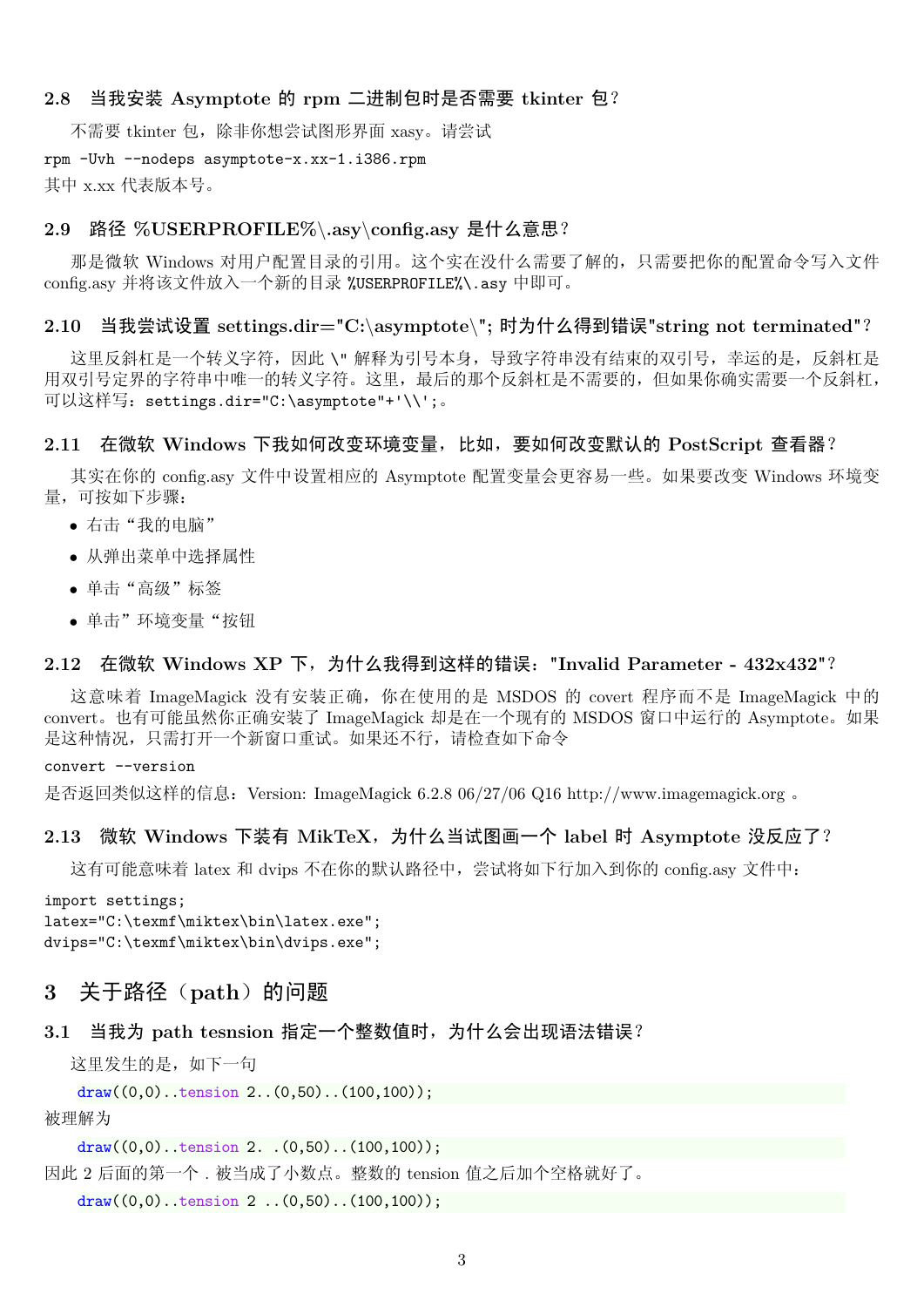#### **3.2** 点不应该保持一样大小吗?

文档中提到:

"plain 模块中定义的 dot 命令画的点具有由 pen 参数明确指定的线宽或者是默认线宽乘以一个缩放因子 dotfactor (默认值为 6)。"

因此,当你使用默认画笔(pen)时,点的尺寸为 6\*linewidth,但是当你指定具有明确线宽的画笔时,你得到的 点的大小就是你指定线宽。如果你希望第一种情况和第二种情况的行为一样,可以设置 dotfactor=1。

# 4 关于标注 (labels) 的问题

#### **4.1** 如何在标注中使用希腊字母,比如 *ω*

在 (La)TeX 中,希腊字母可以在数学模式中实现,通过在其英文名称前加一个反斜杠得到。因此,*ω* 符号使 用 "\$\omega\$" 得到。两个美元符号之间的任何东西都被当做公式看待。大写希腊字母通过把其名称首字母大写 得到:

 $\omega$  Ω

label("\$\omega\$",(0,0)); label("\$\Omega\$",(20,0));

#### **4.2 Asymptote** 可以使用矩阵作为标注吗?

当然可以!

1 2 1 1

usepackage("amsmath"); label("\$\begin{matrix} 1 & 2 \\\ 1 & 1 \end{matrix}\$",  $(0,0)$ );

#### **4.3** 我如何让 **Asymptote** 加载指定 **LaTeX** 宏包,比如 **mathptmx**?

把如下一句加到你的文件开头即可:

usepackage("mathptmx");

注意: 如果想对文本使用 Adobe Times Roman 字体的话, 你还应该加上:

defaultpen(TimesRoman());

#### **4.4 Asymptote** 的标注中如何使用国际字体?

请参考 http://asymptote.sourceforge.net/doc/unicode.html。

#### **4.5** 我如何使用 **Fourier** 字体?

```
usepackage("fourier");
defaultpen(font("T1","fut\textfamilyextension","m","n"));
```
#### **4.6** 有没有办法改变小数点的的外观,比如不用点而用逗号?

只需正确设定系统的 locale3。这是两个例子(在 UNIX 的 bash shell 下):

echo "label(format(0.5));" | LC\_NUMERIC=it\_IT asy -V -

#### LC\_NUMERIC=it\_IT asy -V l[in](#page-3-0)eargraph

<span id="page-3-0"></span> $3$ 译者注: locale 是 Linux/UNIX 系统下的术语, 用于语言、日期、货币等的本土化设置。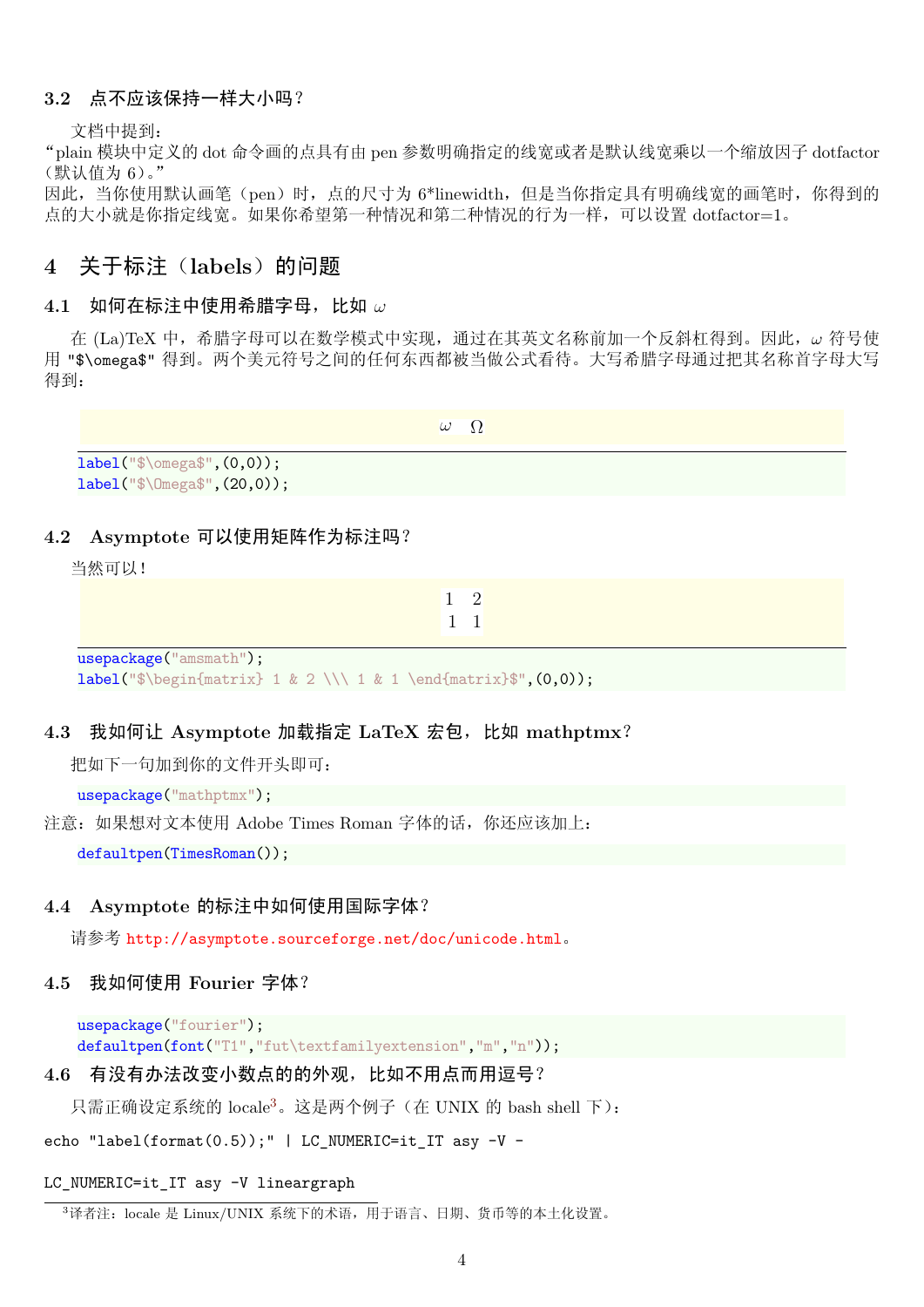**4.7** 我要如何才能将标注旋转,同时让它的已填充边框保持同步旋转呢?



```
frame f;
label(f, "This is some text", white, Fill(blue));
add(rotate(65)*f);
```
### **4.8** 我如何旋转三维图中的标注?

你需要首先将 triple 类型投影为 pair 类型, 像这样:



# **4.9** 我如何画一些固定尺寸的正方形和圆并把标注放在它们的中心?

固定尺寸的对象应该画在独立的 picture 上,然后再把它们添加到 currentpicture 上。这是一种方法(也 可参考 http://asymptote.sourceforge.net/gallery/subpictures.asy 和 http://asymptote.sourceforge. net/gallery/mosquito.asy):

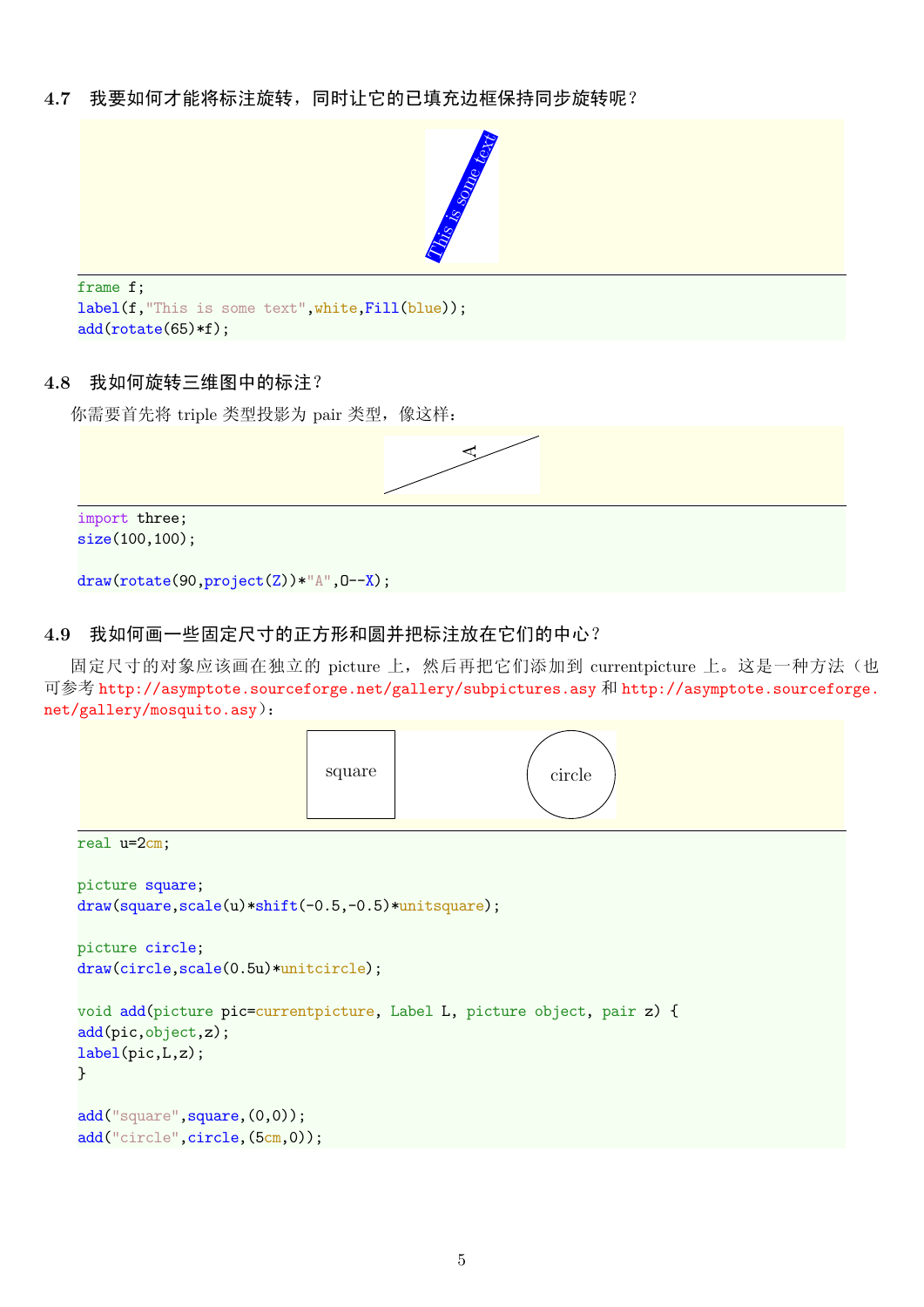### **4.10** 二元算符 **\*** 可以用一个因子来缩放画笔的颜色,这个缩放因子必须小于 **1** 吗?

缩放因子可以大于 1,但是您因该记住 rgb 颜色分量到 1 就饱和了。 尝试如下代码你就很快明白是怎么回事了:

#### write(cyan); write(0.8\*cyan); write(1.5\*cyan);

要得到浅一些的 cyan 颜色你可以用 white+cyan, 这将产生 rgb(0.5,1,1)。如果你想让某种颜色更浅的话, 就 直接指定 rgb 颜色吧, 例如 rgb(0.9,1,1)。

令外, 在 cmyk 颜色空间里, 饱和度是与色调分开来独立处理的, 这样更方便: 0.1\*Cyan 浅, 0.9\*Cyan 深。 你也可以这么写 0.1\*(red+cmyk)。

### 4.11 为什么在我的 locale 下, 逗号小数点后的空白那么大?

LaTeX 把逗号当成标点而不是当成小数点。解决办法就是在文件开头加载 icomma 包:

usepackage("icomma");

## **4.12** 如何阻止 **texpreamble("***\***usepackage[pdflatex]***{***hyperref***}***")** 改变页面尺寸?

texpreamble("\\usepackage[pdftex,setpagesize=false]{hyperref}");

## **5** 关于箭头的问题

#### **5.1** 我如何在一条路径上的任何位置处画两个箭头?

假设至少一个箭头被填充,你可以这样做:



size(200); path  $g = (0,0)$ .. $(1,3)$ .. $(3,0)$ ; draw(g,Arrow(Relative(0.9))); add(arrow(g,invisible,FillDraw(black),Relative(0.5))); add(arrow(reverse(g),invisible,FillDraw(white,black),Relative(0.9)));

如果两个箭头都使用填充类型 NoFill,你就需要在 plain arrows.asy 中建一个特定版本的 arrow 程序了:

void arrow(frame f, arrowhead arrowhead=DefaultHead, path g, pen p=currentpen, real size=0, real angle=arrowangle, filltype filltype=arrowhead.defaultfilltype, position position=EndPoint, bool forwards=true, margin margin=NoMargin, bool center=false);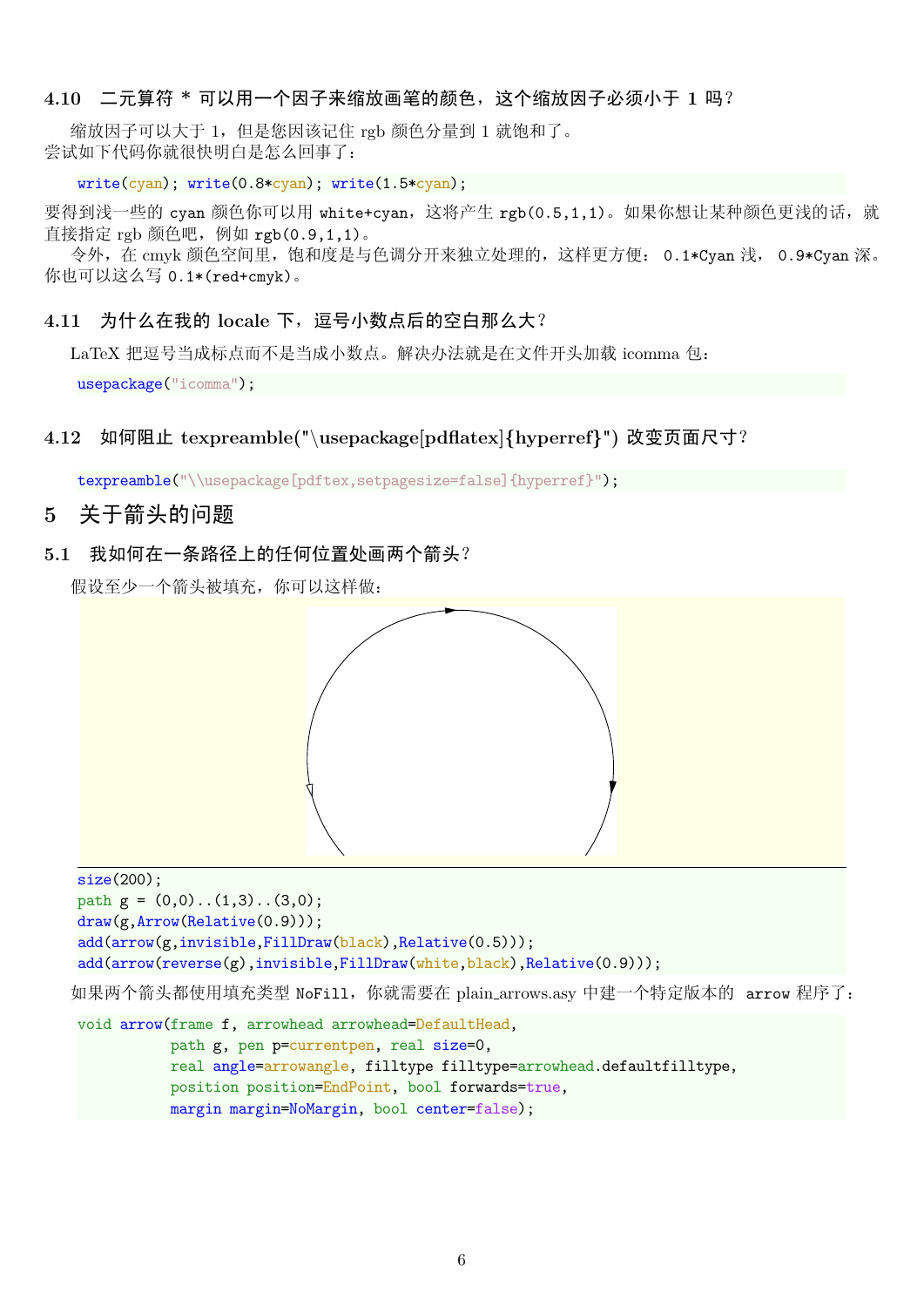#### **5.2** 我如何反转一个箭头头4的方向?

只需简单的将路径的方向反转即可。

```
path g=((0,0)-((5cm,0));draw(reverse(g),Arrow(Relative(0.55)));
```
#### **5.3** 我如何改变所有箭头的大小?

要指定箭头尺寸,你可以给每个画图属性 Arrow 指定一个实型尺寸参数。如果想全局的改变,可以如下重载 依赖画笔的 arrowsize 函数:

```
arrowsize=new real(pen p=currentpen) {return 2mm;};
```
#### **5.4** 我能创建其它的箭头头类型吗?

你可以这样创建自定义的箭头头(进一步的例子请参看 plain arrows.asy 中预定义的箭头头类型):



如果你将自定义的箭头头类型提交到论坛或补丁跟踪系统中,我们会考虑把它们包括在以后的版本中。

 $4$ 译者注: 呵呵, 没写错, 指箭头的头部, 即  $arrowhead$ .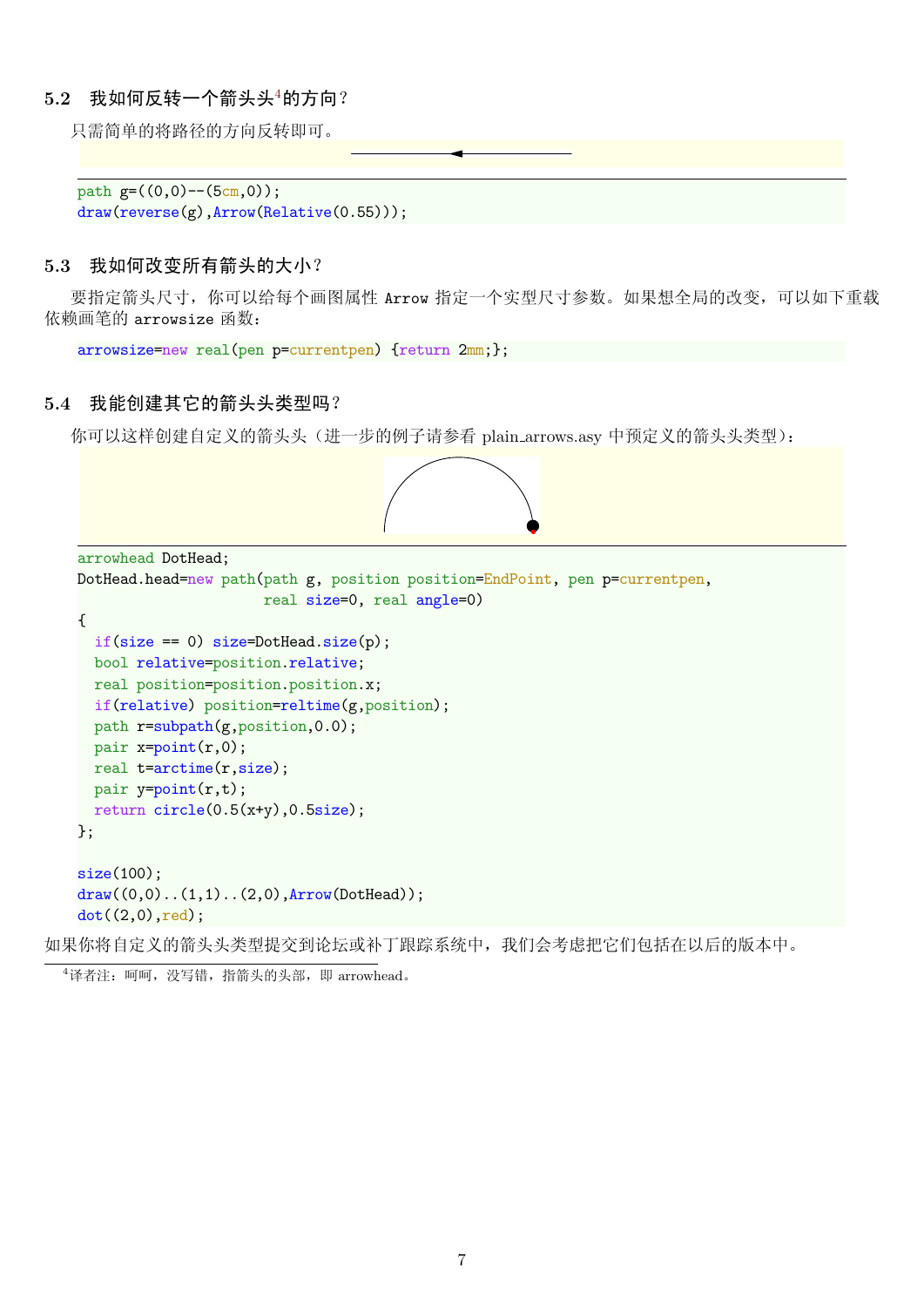# **6** 二维坐标图的问题

6.1 沿着 $x$ 轴的正向, 如何能让刻度(ticks)标在 $x$ 轴的右侧而刻度的标注标在左侧 <sup>5</sup>?



```
size(250,200,IgnoreAspect);
```

```
draw(graph(exp,-1,1),red);
```

```
xaxis("$x$",RightTicks(Label(align=left)));
yaxis("$y$",RightTicks);
```
**6.2** 如何重定位*x*轴标注到沿轴长度 **3/4** 处?



import graph;

size(250,200,IgnoreAspect);

```
draw(graph(exp,-1,1),red);
```
<sup>5</sup>译者注:这里的左右得这样理解,即观察者的身体要与*x*轴平行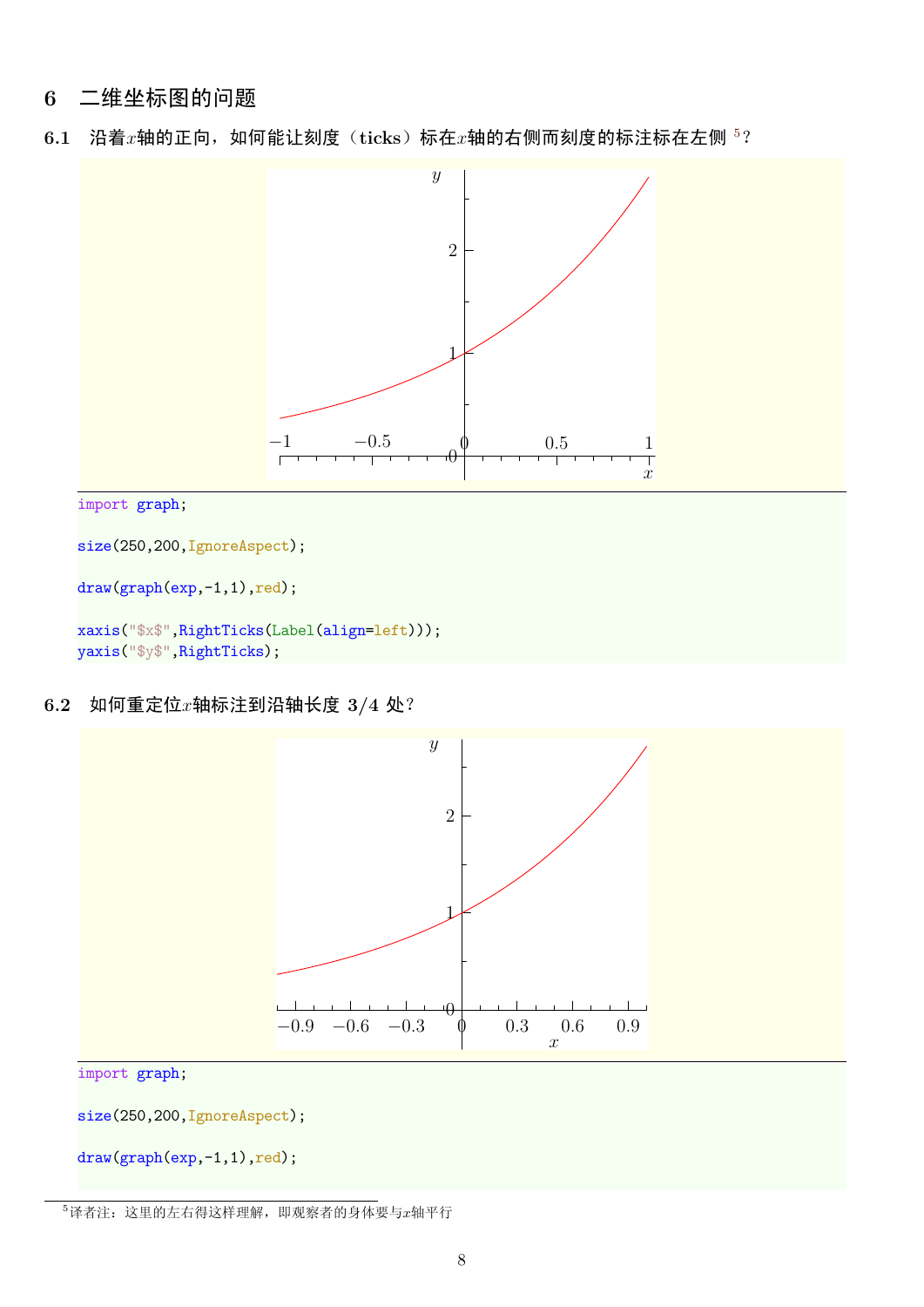```
xaxis(Label("$x$",0.75),LeftTicks);
yaxis("$y$",RightTicks);
```
# **6.3** 如何向下移动*x*轴标注 **10bp**?



```
import graph;
size(250,200, IgnoreAspect);
```

```
draw(graph(exp,-1,1),red);
```

```
xaxis(shift(0,-10)*"$x$",LeftTicks);
yaxis("$y$",RightTicks);
```
# **6.4** 我能对坐标轴、轴标注和刻度标注用不同的画笔吗?





#### import graph; size(300,200, IgnoreAspect);

xlimits(-50,50); ylimits(0,100);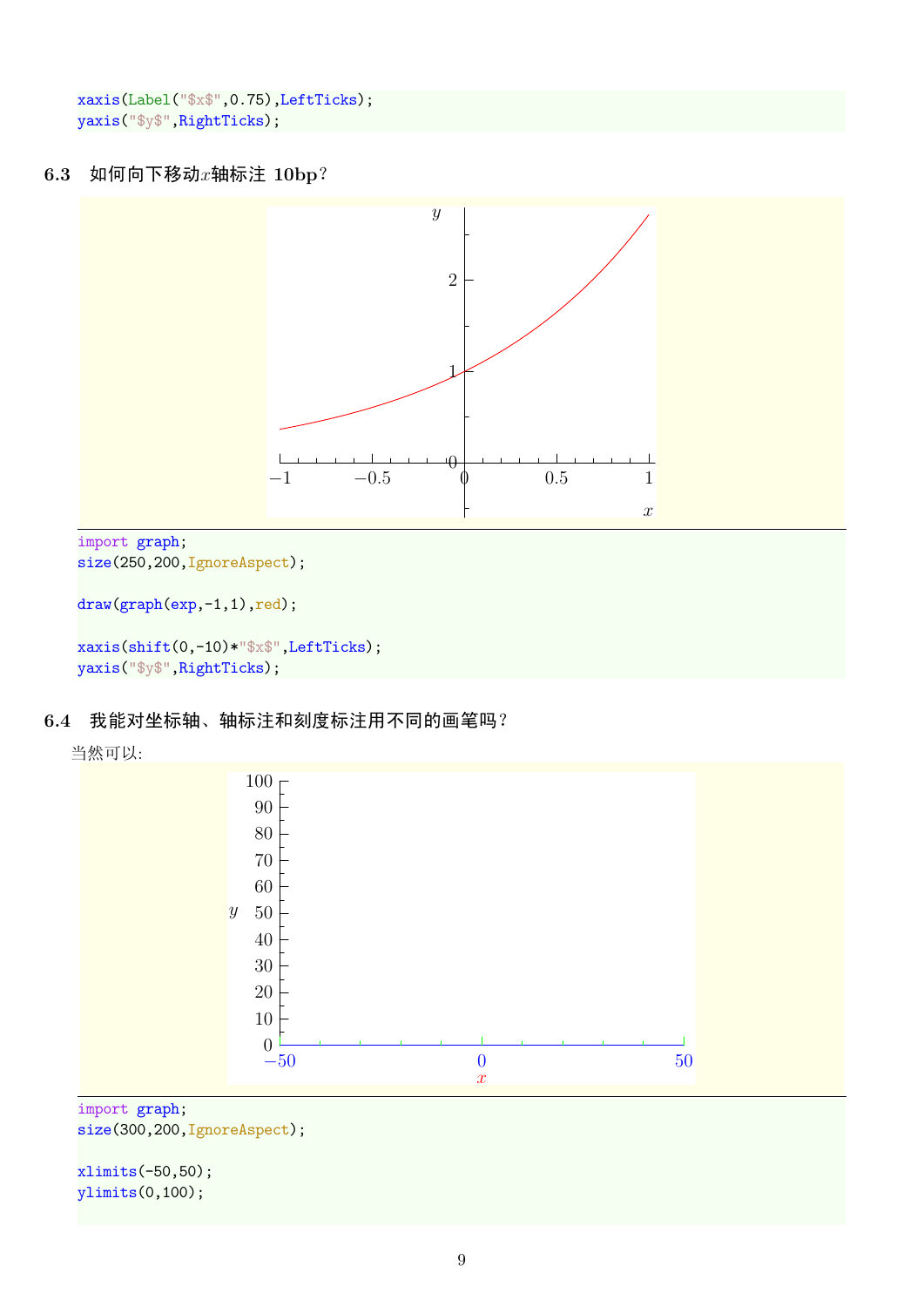```
xaxis(Label("$x$",MidPoint,red),Bottom,blue,LeftTicks(green));
yaxis("$y$",Left,RightTicks);
```
## **6.5** 如何更改轴标注的字体?



import graph;

```
size(300,200, IgnoreAspect);
```

```
xlimits(-50,50);
ylimits(0,100);
xaxis("x",Bottom,Courier("m","n"),LeftTicks);
yaxis("$y$",Left,RightTicks);
```
# **6.6** 如何改变坐标轴上的刻度标注的字体类型?

刻度标注默认在 TeX 的数学模式中排版,因此要使用其它字体,你需要重载默认的刻度格式:



size(300,200, IgnoreAspect);

xlimits(-50,50); ylimits(0,100);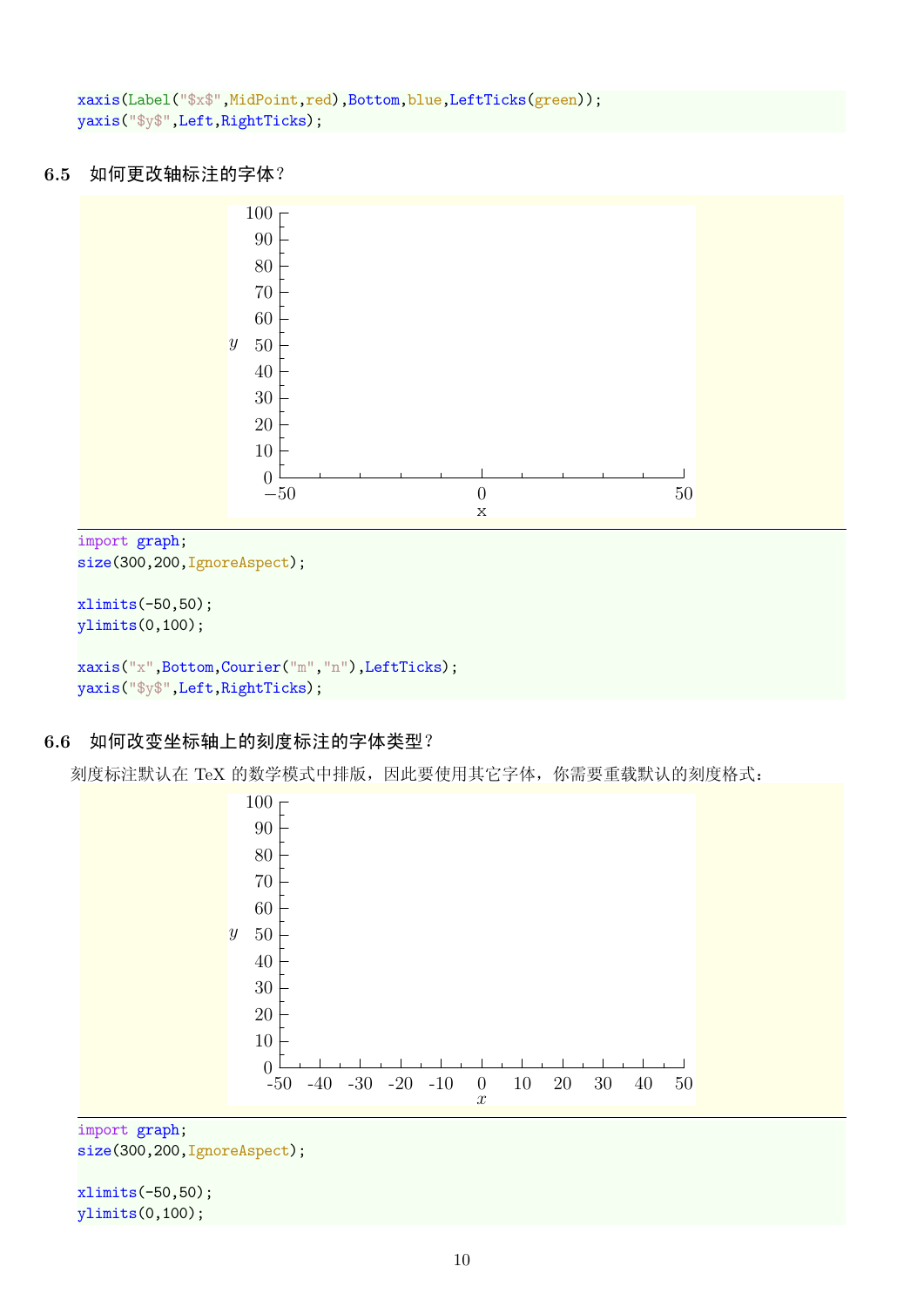```
xaxis("$x$",Bottom,LeftTicks("%.4g",Courier("m","n")+fontsize(12)));
yaxis("$y$",Left,RightTicks);
```
# **6.7** 如何阻止轴标注重叠在彼此之上?

你可以:

(1) 为 LeftTicks/RightTicks/Ticsk 指定参数 beginlabel=false 和/或 endlabel=false;

(2) 手动去掉指定刻度及其标注(手动去画;关于 NoZero 的定义请参看 http://asymptote.svn.sourceforge. net/viewvc/asymptote/trunk/asymptote/base/graph.asy):



(3) 去掉指定刻度标注并手动画(关于 NoZeroFormat 的定义请参考 http://asymptote.svn.sourceforge.net/ viewvc/asymptote/trunk/asymptote/base/graph.asy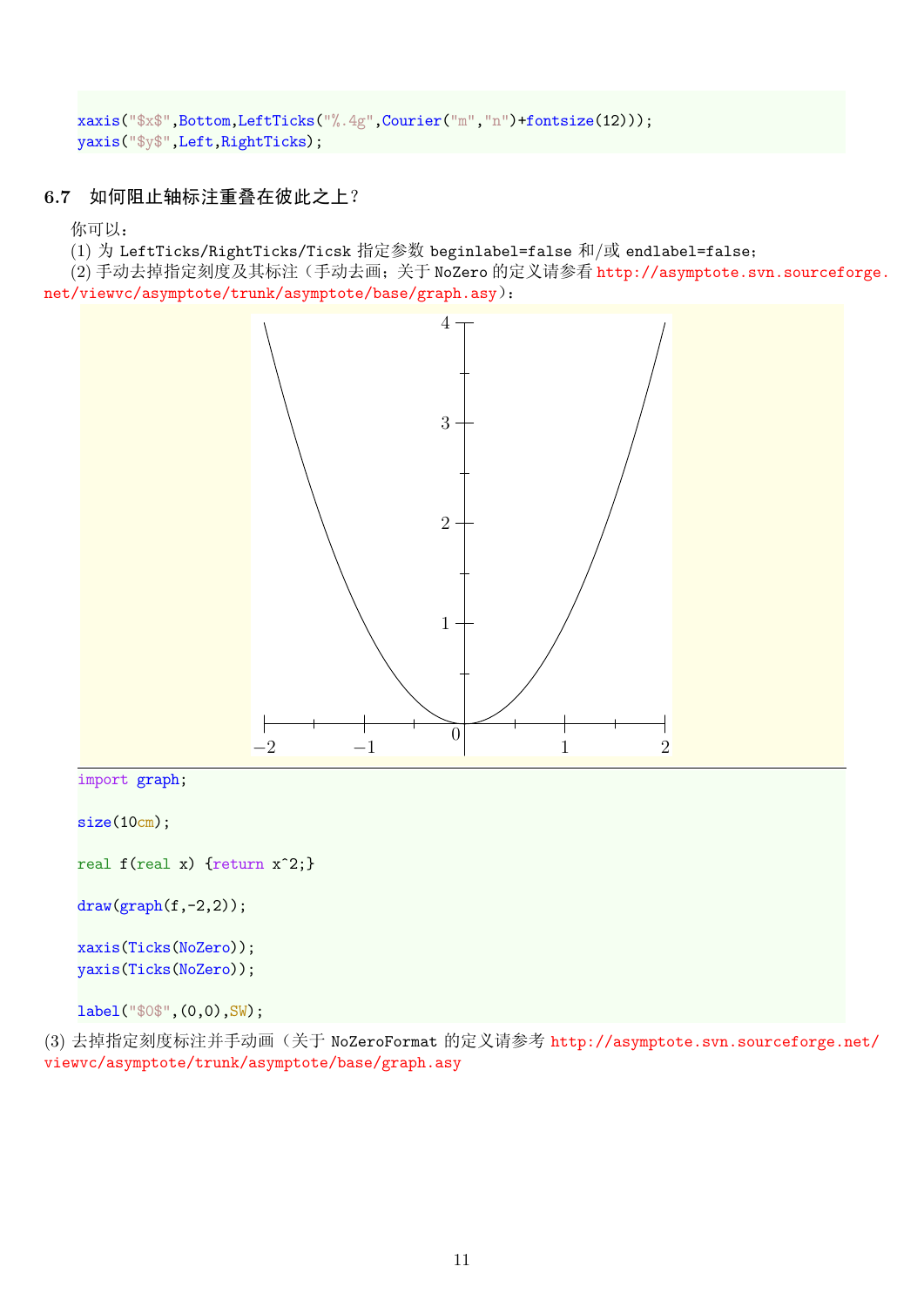

```
import graph;
```

```
size(10cm);
```

```
real f(real x) {return x^2;}
```

```
draw(graph(f,-2,2));
```

```
xaxis(Ticks(NoZeroFormat));
yaxis(Ticks(NoZeroFormat));
```
label("\$0\$",(0,0),SW);

(4) 使用图形界面 xasy 来移动重叠的标注。

(5) 改变 Label 的参数 LeftTicsk, RgihtTicks, Ticks 为:

```
Label(currentpen+overwrite(Move))
```
办法 (5) 会移动可能和前面画的标注的重叠的标注。overwrite 的其它可用的参数为 Allow (允许标注重 叠,默认设置), Suppress (重叠的标注根本不画出), SuppressQuiet 和MoveQuiet。最后两个产生和相应没 有 Quiet 的参数同样的结果, 只是不再提示哪些标注重叠了。请看 See:http://asymptote.sourceforge.net/ doc/Pens.html。

若是用户指定 tick 数组的情况下,可以通过改变数组元素顺序来改变哪些标注被禁止(suppressed)或移 动。

# **6.8** [如何在不](See: http://asymptote.sourceforge.net/doc/Pens.html)考虑标注和图例的情况下使得所画图的区域具有固定大小?

你可以:

(1) 指定一个明确的单位(unitsize), 这将对任何对尺寸的调用有效:

#### unitsize(x=1cm,y=2cm);

(2) 明确告诉 Asymptote, 让它把画图区域映射到指定大小: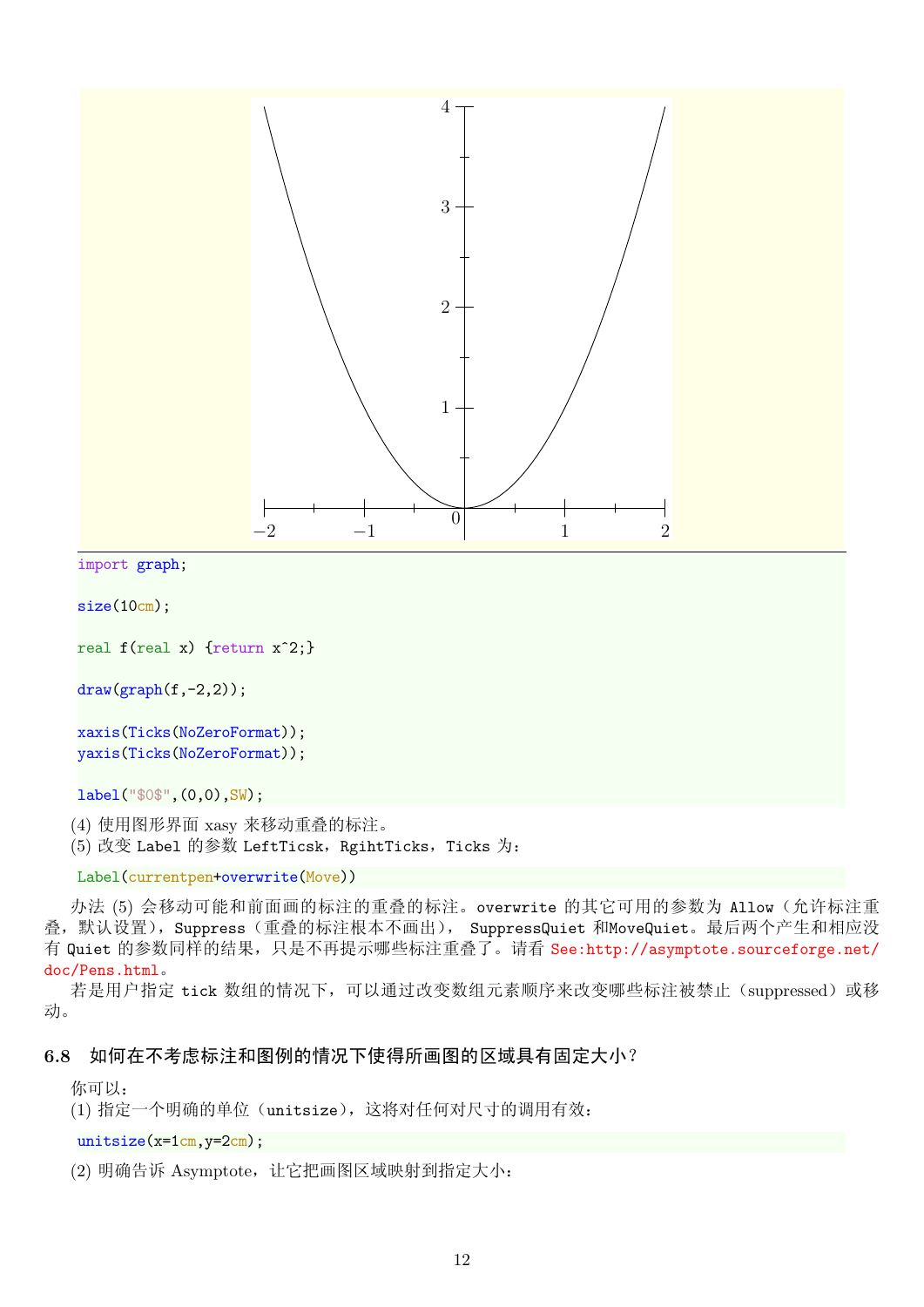



```
import graph;
```
size(250,200,IgnoreAspect);

```
draw(graph(exp,-1,1),red);
```

```
xaxis("$x$",BottomTop,LeftTicks);
yaxis("$y$",LeftRight,RightTicks);
```
1

 $\overline{y}$ 

fixedscaling( $(-1.5,-0.5)$ , $(1.5,3.5)$ );

 $-1$   $-0.5$  0 0.5 1  $\boldsymbol{x}$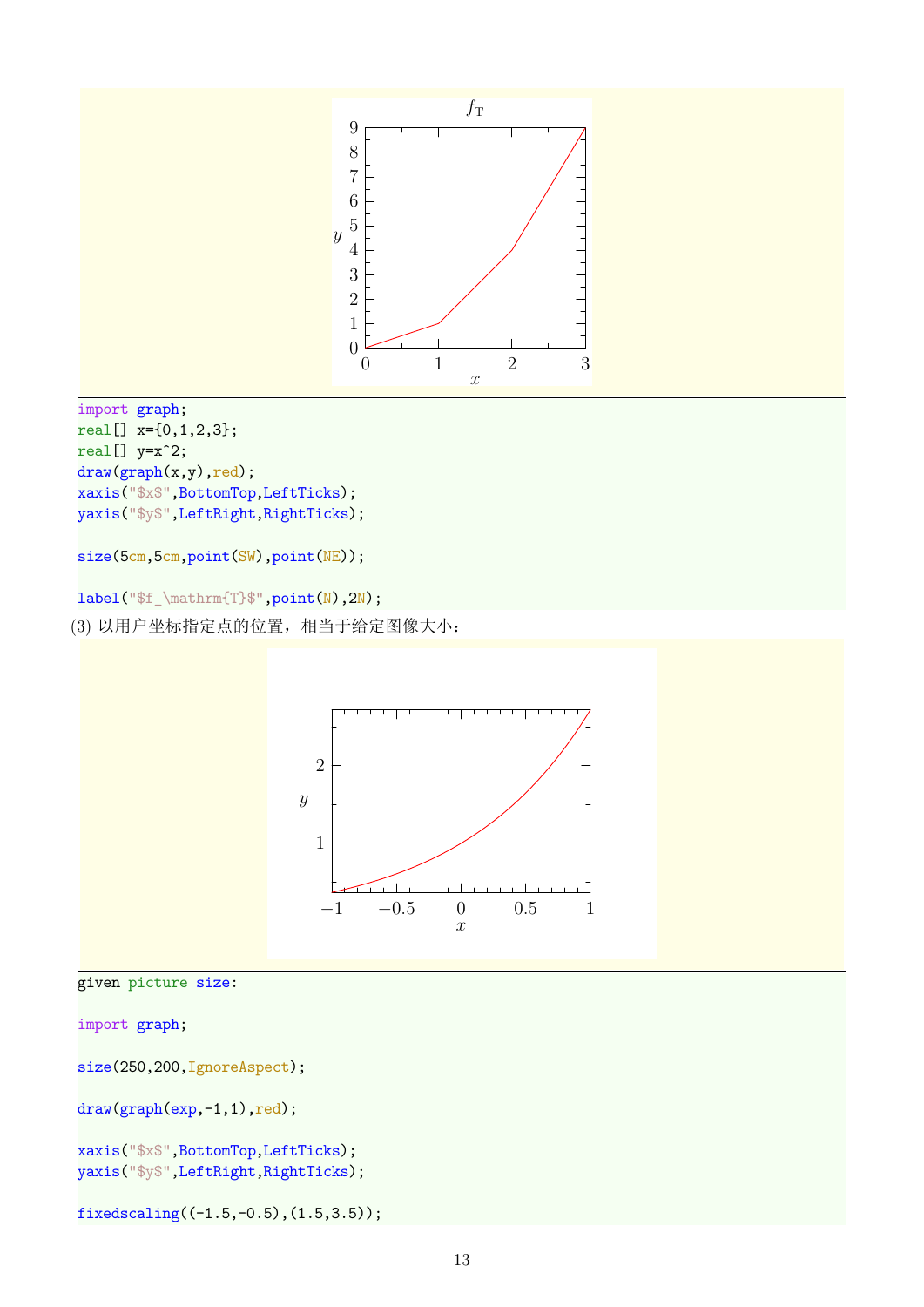在这个例子中,用户坐标 (-1.5,-0.5) 位于图的左下角, (1.5,3.5) 为右上角。可以使用这个选项来确保多个图 具有相同的缩放以及相同的最终尺寸(只需保证传给 fixedscaling() 的两个坐标给所有标注留有足够的空间即 可)。

还可参考 http://asymptote.sourceforge.net/doc/Frames-and-pictures.html。

**6.9** 如何在 [0*,* 1] *×* [0*,* 2] 范围内画一个函数 *f*(*x*),而且还不用去管 *f*(*x*) 是否会达到图的边界? 在画图前[调用一下带有](http://asymptote.sourceforge.net/doc/Frames-and-pictures.html) Crop 选项 limits 函数即可:



```
import graph;
```

```
size(250,200,IgnoreAspect);
```

```
draw(graph(exp,-1,1),red);
```

```
limits((0,0),(1,2),Crop);
```

```
xaxis("$x$",BottomTop,LeftTicks);
yaxis("$y$",LeftRight,RightTicks);
```
还可参考 http://asymptote.sourceforge.net/doc/graph.html。

#### **6.10** 可以自定义调色板吗?

是的, 你[可以产生你自己的](http://asymptote.sourceforge.net/doc/graph.html) pen [] 数组。例如:

```
int NColors=32768;
pen[] MyPalette=new pen[NColors];
real step=1/(NColors-1.0);
// Start at black: rgb(0,0,0)
// End at yellow: rgb(1,1,0)
for(int i=0; i < NColors; ++i) {
 real rgval=i*step;
 MyPalette[i]=rgb(rgval,rgval,0.0);
}
```
### **6.11** 有没有简单的方法可以画出漂亮的阶乘函数图?

以下例子给出的是连续函数,并用两种不同方法标出了 *x* 的整数值: (译者注:下面例子中的上图对应方法一,下图对应方法二。)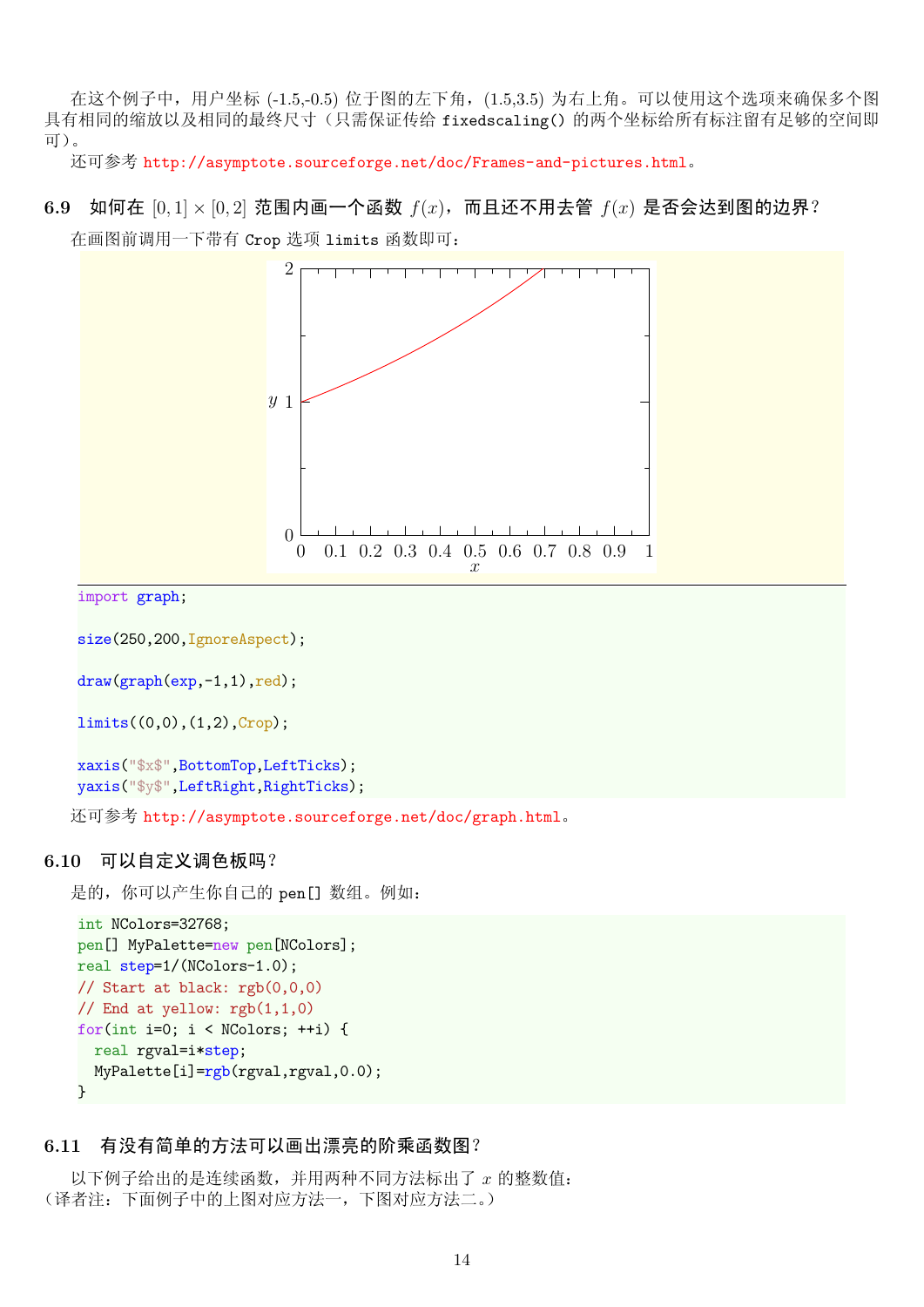

```
import graph;
```

```
size(200,200,IgnoreAspect);
```

```
real factorial(real t) {return gamma(t+1);}
```

```
scale(Linear,Log);
```
// 画阶乘函数图。 draw(graph(factorial,0,10));

// 方法 1: 只画结点,把线隐藏 pair F(int t) {return (t,factorial(t));} // 从 0 到 10 的阶乘图 pair[] z=sequence(F,11); // 译者注: 下面的 above=true 参数处在原 FAQ 中给的是 Below, 但编译不通过。 draw(graph(z),invisible,marker(scale(0.8mm)\*unitcircle,blue,Fill,above=true));

```
// 方法 2: 非作图程序要指定明确的缩放 (scaling):
pair dotloc(int t) {return Scale(F(t));}
pair[] dotlocs=sequence(dotloc,11);
dot(dotlocs);
```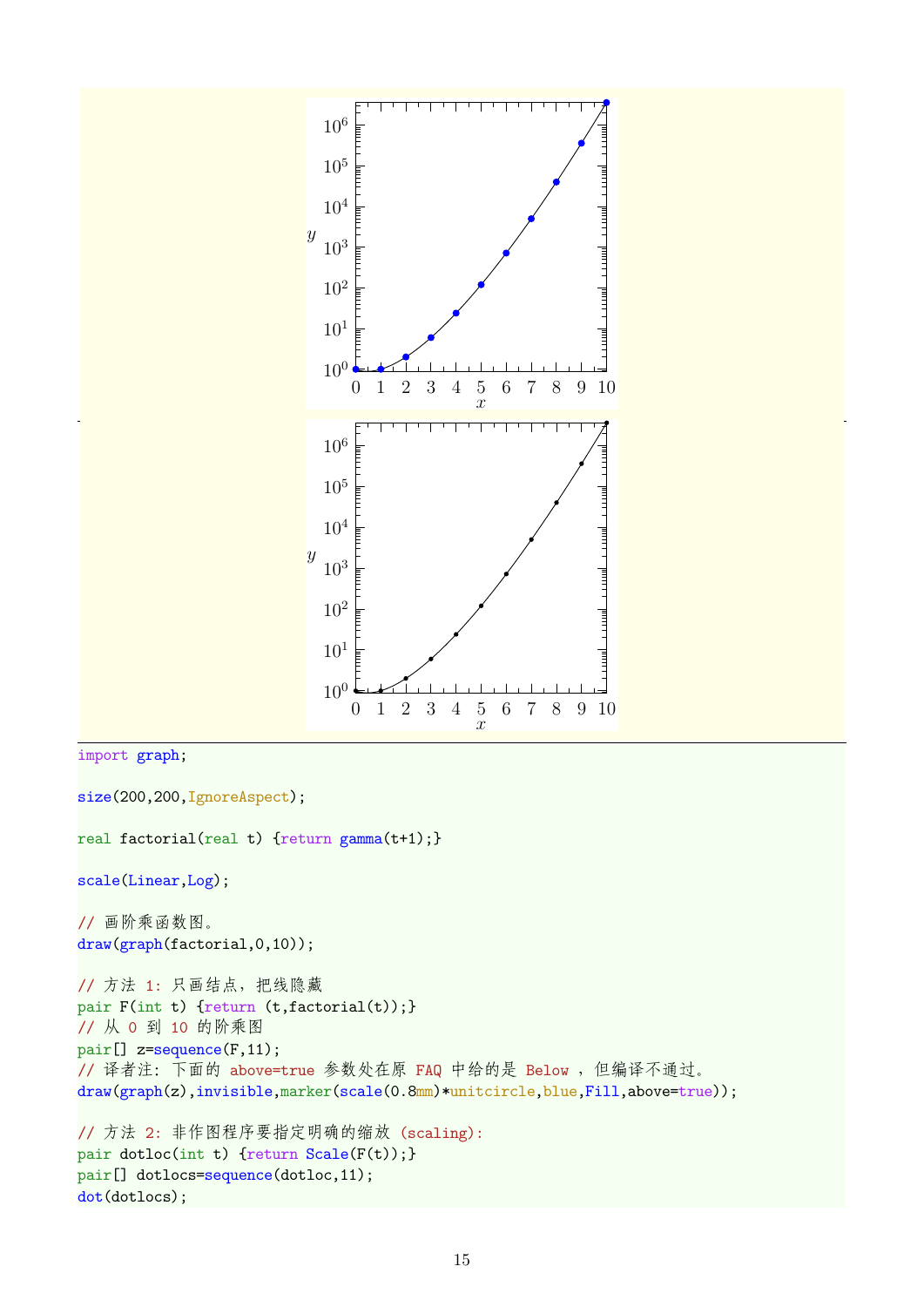```
xaxis("$x$",BottomTop,LeftTicks);
yaxis("$y$",LeftRight,RightTicks);
```
**6.12** 在一个有自己尺寸的图(**picture**)中,如何单独指定某个特定长度而不被缩放? 这里有一个简单的方法来实现6:



```
size(12cm,0);
```

```
void distance(picture pic=currentpicture, pair A, pair B, Label L="", real n=0,
              pen p=currentpen)
{
 real d=3mm;
 path g=A--B;
  transform T=shift(-n*d*unit(B-A)*I);
  pic.add(new void(frame f, transform t) {
   picture opic;
    path G=T*t*g;
    draw(opic,Label(L,Center,UnFill(1)),G,p,Arrows(NoFill),Bars,PenMargins);
    add(f,opic.fit());
  });
  pic.addBox(min(g),max(g),T*min(p),T*max(p));
}
pair A=(0,0), B=(3,3);
```
<sup>6</sup>译者注:注意箭头及两端的小线段的尺寸不随 size 而改变。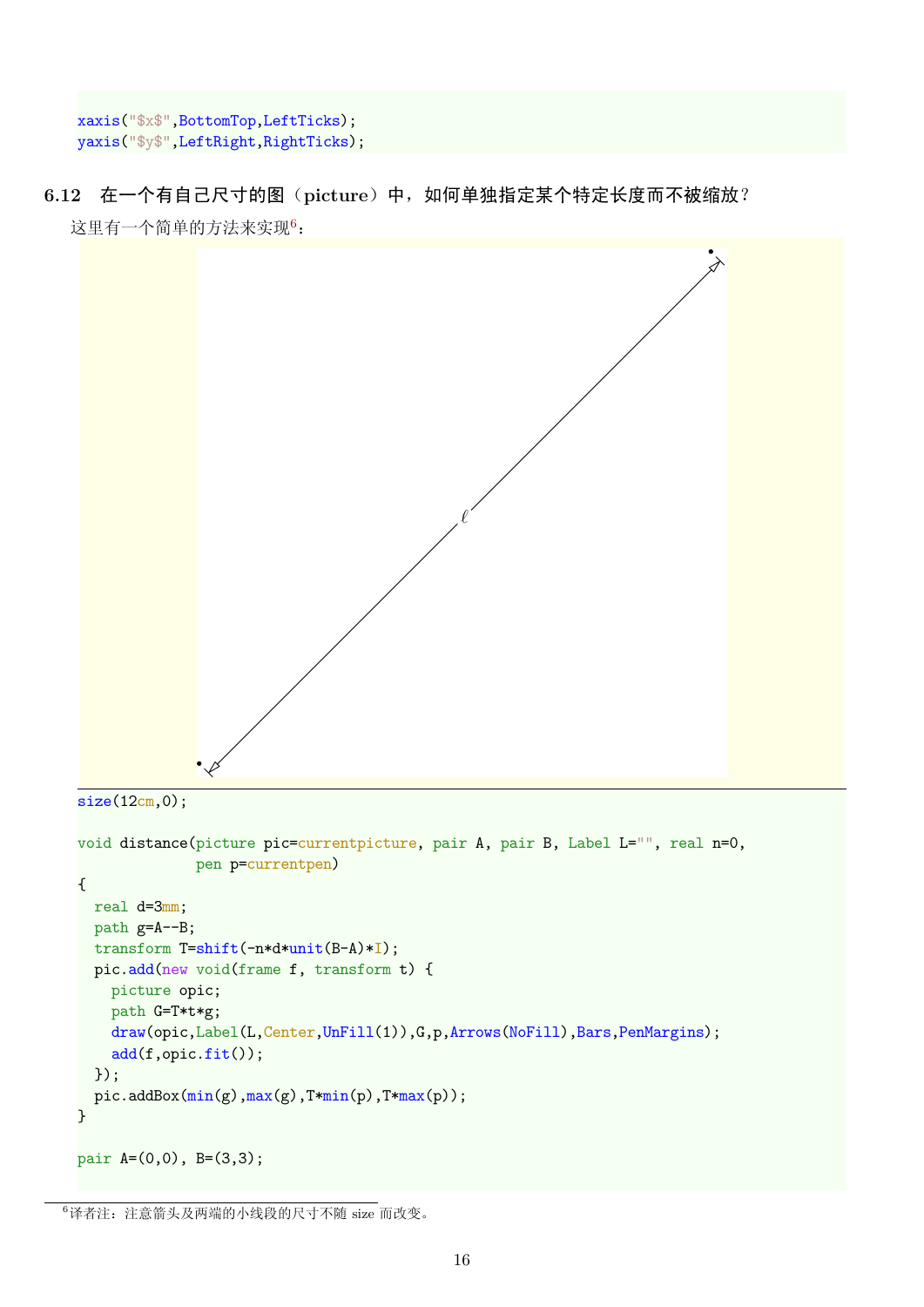dot(A); dot(B);

distance(A,B,"\$\ell\$",1);

#### **6.13** 如何使 *y* 显示以 **2** 为底的对数值?

参考例子 http://asymptote.sourceforge.net/gallery/2Dgraphs/log2graph.asy。

#### **6.14** 如何在同一张图中对齐两个坐标图的 *x* 轴?

如果将要对齐的两个轴具有同样的比例(scale[\)及尺寸,例子中给出了一个简单的](http://asymptote.sourceforge.net/gallery/2Dgraphs/log2graph.asy)方法,请参见 http: //asymptote.sourceforge.net/gallery/2Dgraphs/alignedaxis.asy。

下面给出的是一个对齐任意两个轴的更一般的方法。对第二个 picture 调用 fit 使之适合基于第一个 picture 的水平比例的框架(frame):

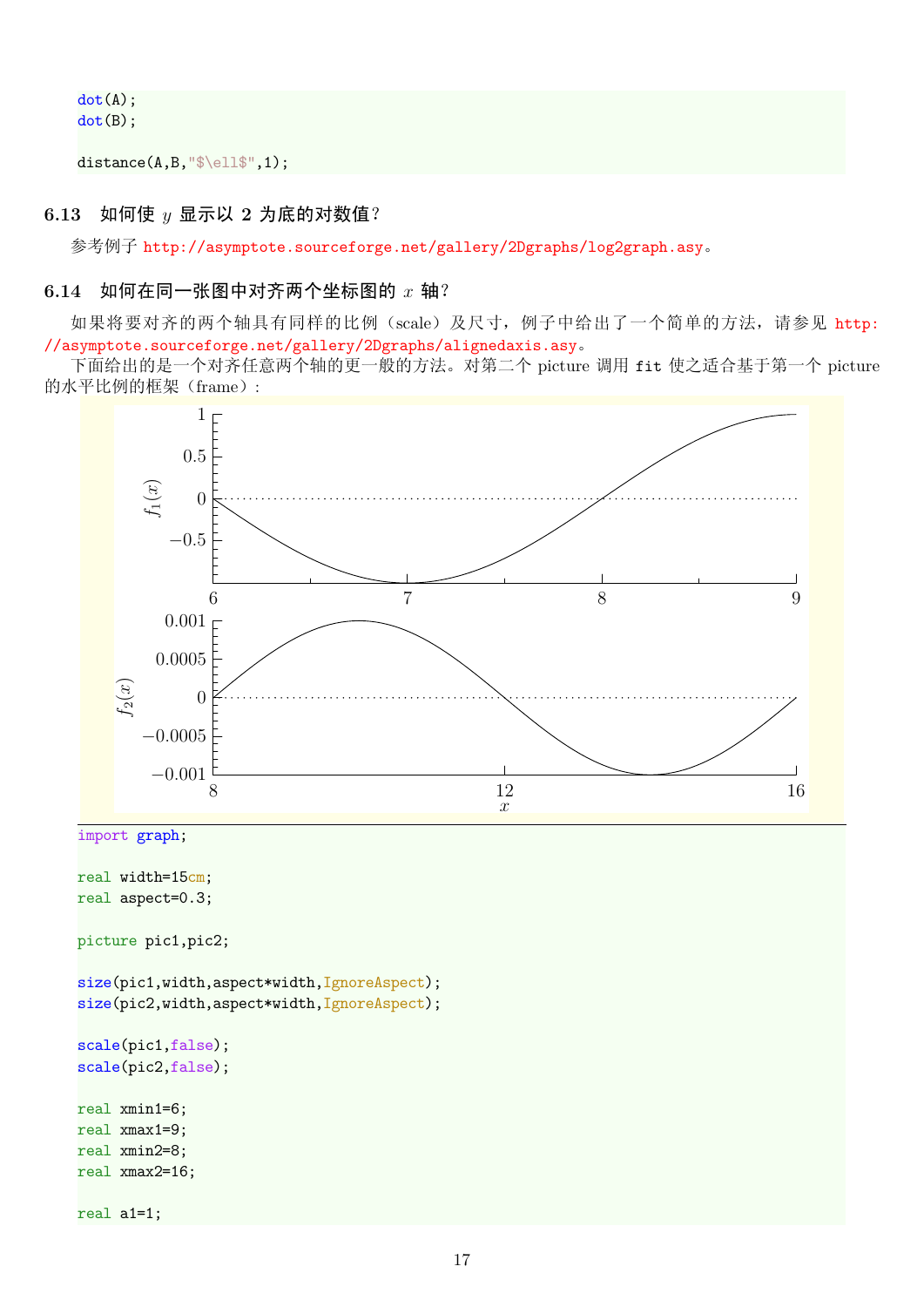```
real a2=0.001;
real f1(real x) {return a1*sin(x/2*pi);}
real f2(real x) {return a2*sin(x/4*pi);}
draw(pic1,graph(pic1,f1,xmin1,xmax1));
draw(pic2,graph(pic2,f2,xmin2,xmax2));
xaxis(pic1,Bottom,LeftTicks());
yaxis(pic1,"$f_1(x)$",Left,RightTicks);
xaxis(pic2,"$x$",Bottom,LeftTicks(Step=4));
yaxis(pic2,"$f_2(x)$",Left,RightTicks);
yequals(pic1,0,Dotted);
yequals(pic2,0,Dotted);
pair min1=point(pic1,SW);
pair max1=point(pic1,NE);
pair min2=point(pic2,SW);
pair max2=point(pic2,NE);
real scale=(max1.x-min1.x)/(max2.x-min2.x);
real shift=min1.x/scale-min2.x;
transform t1=pic1.calculateTransform();
transform t2=pic2.calculateTransform();
transform T=xscale(scale*t1.xx)*yscale(t2.yy);
add(pic1.fit());
//译者注: 下面 truepoint 处在原 FAQ 中为 framepoint , 但是编译不通过。
real height=truepoint(N).y-truepoint(S).y;
add(shift(0,-height)*(shift(shift)*pic2).fit(T));
```
#### **6.15** 如何改变*y*轴的方向使得负值出现在*y*轴的上部?

以下是一个简单的例子(还可参考例子 http://asymptote.sourceforge.net/gallery/2Dgraphs/diatom. asy 或文档中对 Linear(-1) 的讨论):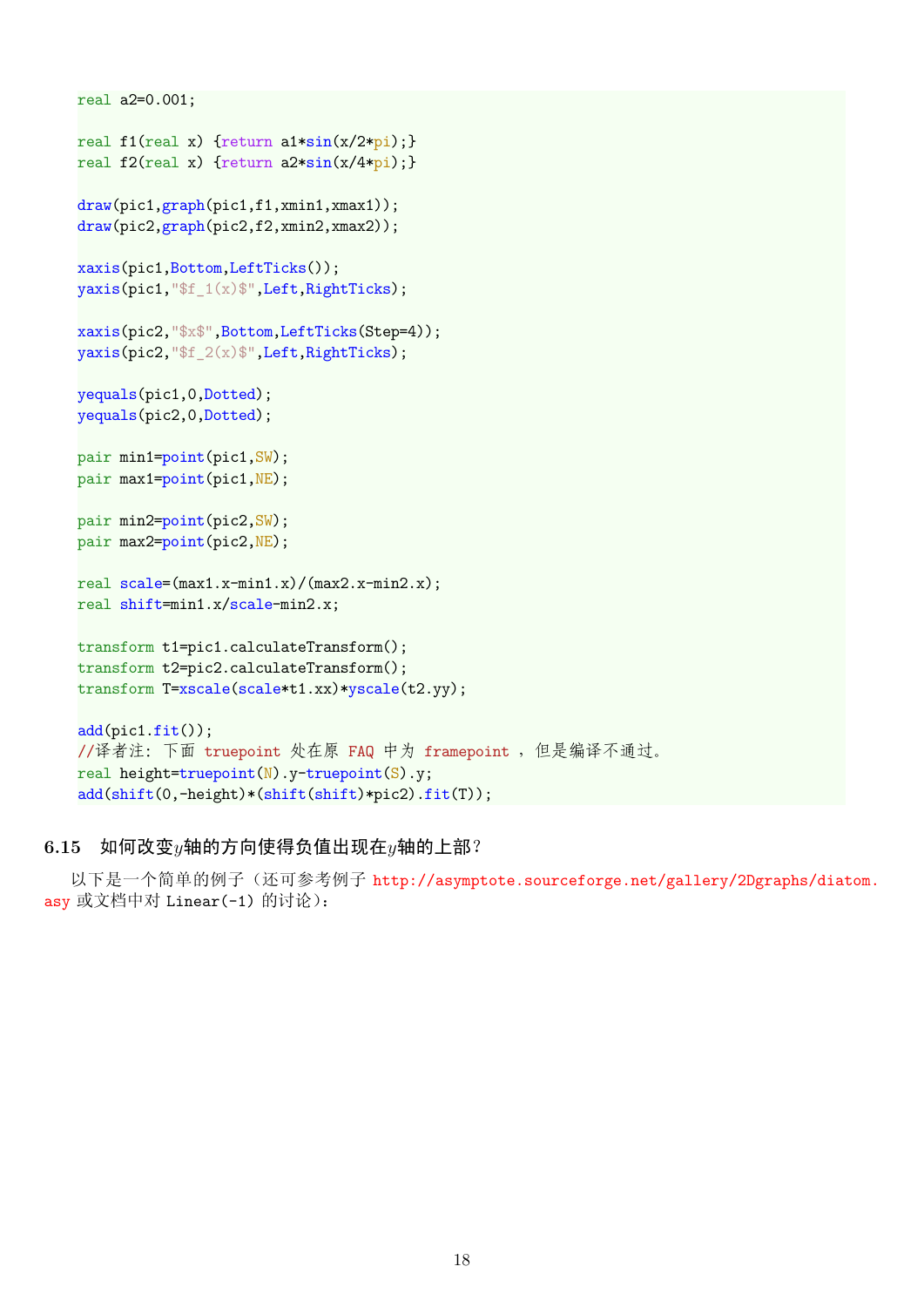

```
scale(Linear,Linear(-1));
```
 $draw(graph(log, 0.1, 10), red);$ 

```
xaxis("$x$",LeftTicks);
yaxis("$y$",RightTicks);
```
#### **6.16** 如何用一个定义了不同位置处颜色的函数填充一条路径?

一般函数着色(shading)仅被 PDF 支持,而不被 PostScript 支持,因而必须等到我们开发出直接的 PDF 代 码后才行。

目前一个近似的处理方法就是划分出一个比较细的网格并根据不同位置处的颜色定义一个数组 pen[][] 然后 再利用 latticeshade 调用这个数组来着色。

# 6.17 有没有办法画一个没有显式给出的函数, 比如  $(y-2)^2 = x - 1$  ?

可以,使用参数形式:

#### y=t  $x=(t-2)^2+1$

参见例子 http://asymptote.sourceforge.net/gallery/2Dgraphs/parametricgraph.asy。

#### **6.18** 可以反转或拉伸一个轴吗?

Linear [通过一个实型的缩放参数来拉伸\(或反转\)坐标轴。要看到坐标轴拉伸的效果,须确保](http://asymptote.sourceforge.net/gallery/2Dgraphs/parametricgraph.asy)在图像的 size 命令中没有指定 IgnoreAspect。

第二轴<sup>7</sup> 和主轴有着相同的长度,因此拉伸没有效果。但是仍然可以通过 Linear(-1) 来进行反转。

## 6.19 为什么我不能用 UnFill 选项来画一个具有空心标记 (marker) 的图?

UnFil[l](#page-18-0) 在这儿不起作用是因为它只影响那个一开始就已经把标记画上去了且是未被添加到 currentpicture 上之前的局部框架(local frame)。

<span id="page-18-0"></span><sup>7</sup>译者注:主轴指下面的横轴和左边的纵轴,第二轴指上面的横轴和右边的纵轴。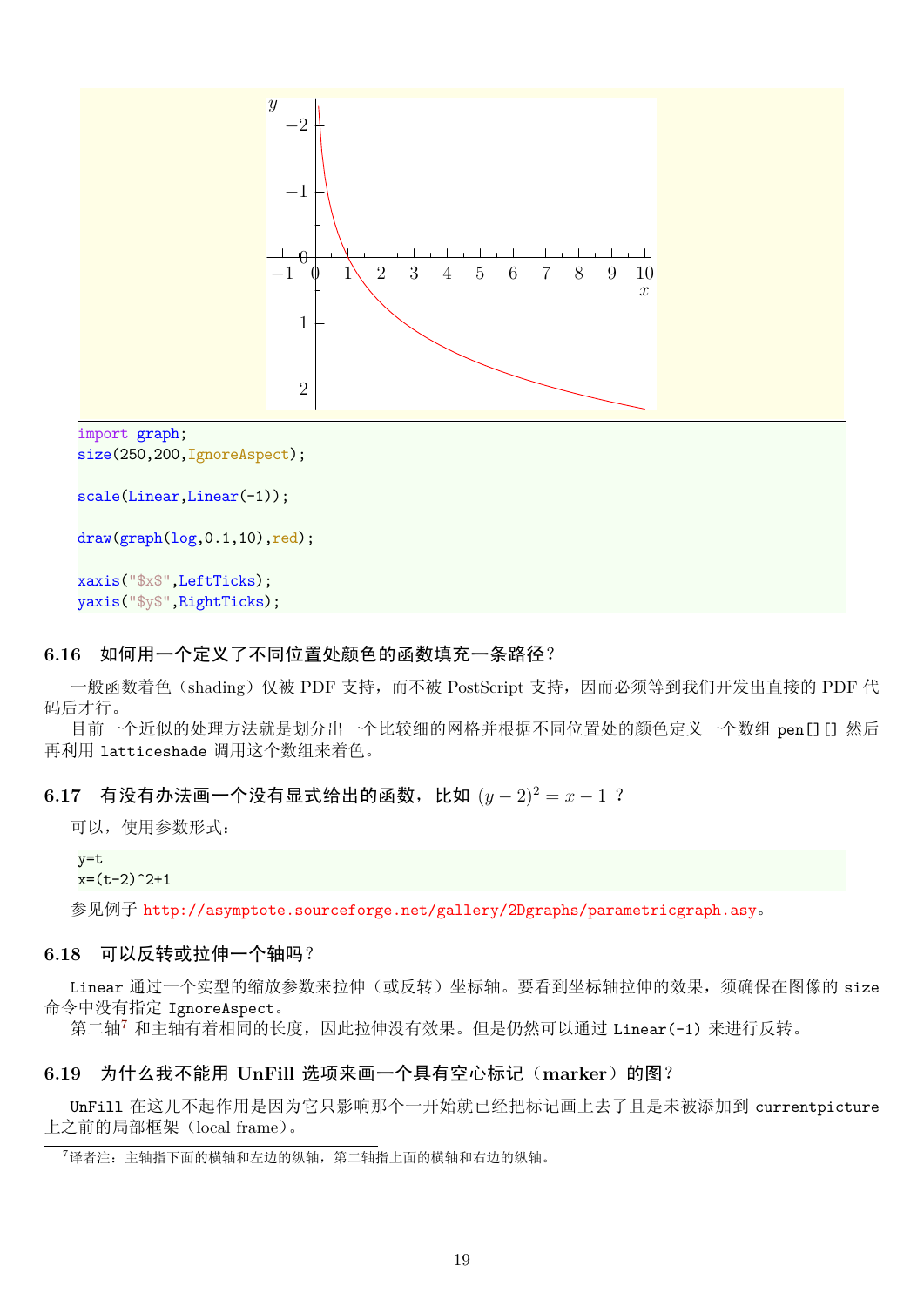

### **6.20** 如何强制令几个图象使用同一个调色板范围(比如整个 **0-255** 的灰度范围)?

调色板的颜色空间是一系列颜色的范围,这个范围作为一个参数可以被指定,比如它可以为 Full, Automatic 或一个显式指定的范围 Range(pair min, pair max)。这里,Full 指定函数在抽样区间内从最 小值变到到最大值的范围,而 Automatic 则会自动选择合适的上下限。

# **7** 关于编程的问题

#### **7.1 Asymptote** 是一个解释器还是一个编译器?

Asymptote 把它的命令编译成自己的虚拟机代码,然后它就在虚拟机上运行这个虚拟机代码来产生 PostScript 代码。

## **7.2 frame** 和 **picture** 之间的区别是什么?

frame 是使用 PostScript 坐标来画图的画布。对一些延迟画图程序,在 frame 上画图有时是必须的,而一般 说来使用 picture 来画图会更方便。请参考 问题**8.8** 。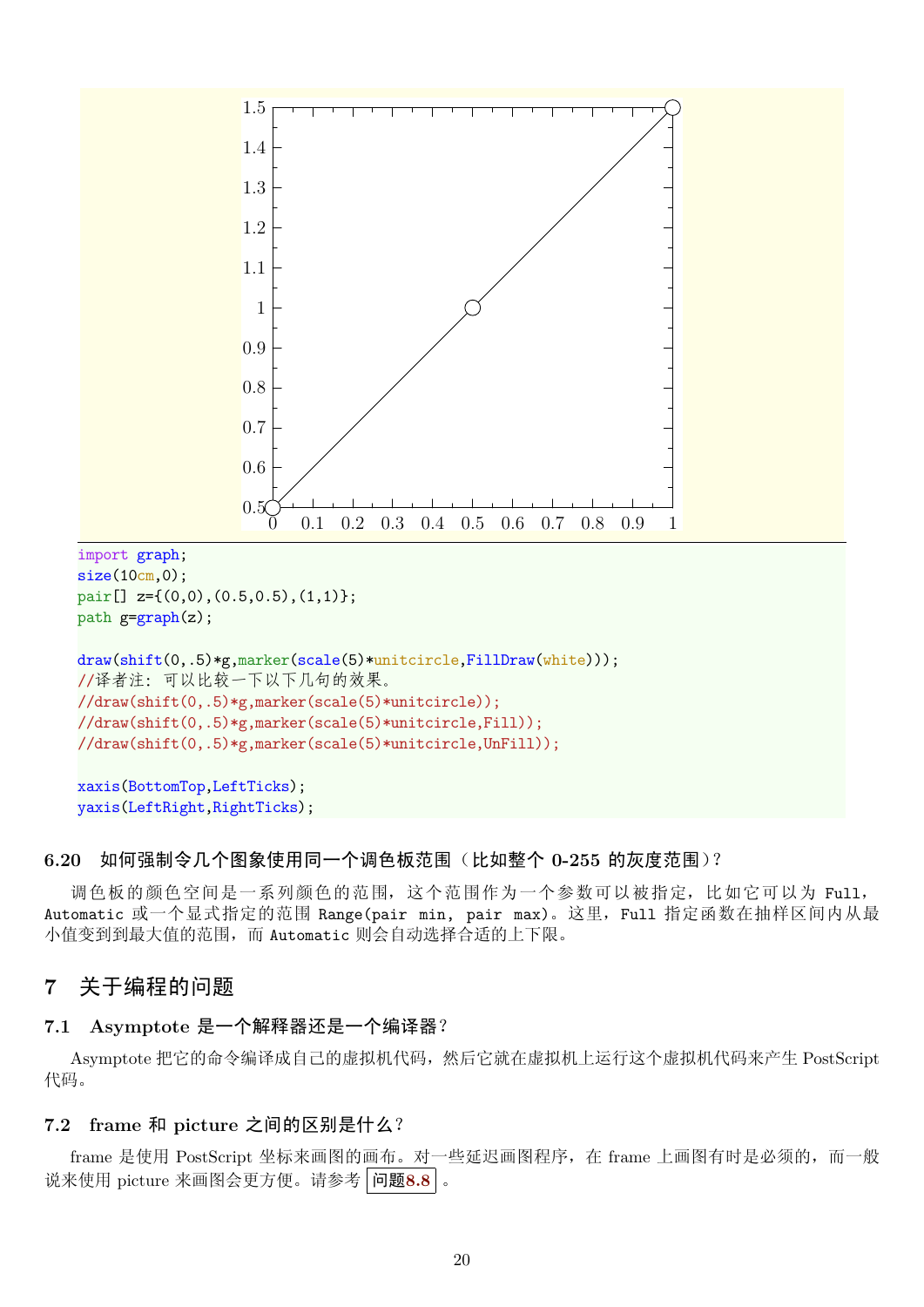### **7.3 path** 和 **guide** 之间的区别是什么?

一条 path 是一条具有确定端点坐标的三次样条曲线。

一条 guide 是一条未解释的三次样条曲线(一系列三次样条曲线的节点和控制点)。guide 类似 path, 不同的 是对 guide 来说三次样条曲线是延迟到画图的时候(这时才被解释成 path)才计算;这样,两条具有自由端点条 件的 guide 便可以平滑的接到一起。

#### **7.4** 如何方便的声明并初始化一个 **picture** 的数组?

```
你可以自己写一个如下的程序:
```

```
picture[] picture(int n) {
 picture[] pic;
 for(int i=0; i < n; ++i) {
    pic[i]=new picture;
    size(pic[i],19cm,0);
 }
 return pic;
}
```

```
picture[] pic=picture(6);
```
### **7.5** 有没有办法定义一个一般性的处理数组的函数(也就是说对任何类型的数组都行)?

一般类型尚未实现。但是至少目前你可以这样写:

```
typedef string T;
include F;
```

```
typedef real T;
include F;
```
其中 F.asy 中包含类似如下的类型定义的代码:

T[] operator \$(T A, T B) {return new T[] {A,B};}

**7.6** 有没有办法在定义一个结构之前声明它,例如结构 **A** 中执行某种对结构 **B** 的操作但是结构 **B** 中 包含 **A** 类型的成员?

Asymptote 不支持数据类型的提前声明。然而你可以嵌套结构,以便两个类型对两个结构体定义中的某些部 分都可见。例如:

```
struct B {
typedef void someroutine(B b);
static struct A {
someroutine routine;
void init(someroutine routine) {
this.routine=routine;
}
}
A a=new A;
string test="Testing";
}
```
typedef B.A A;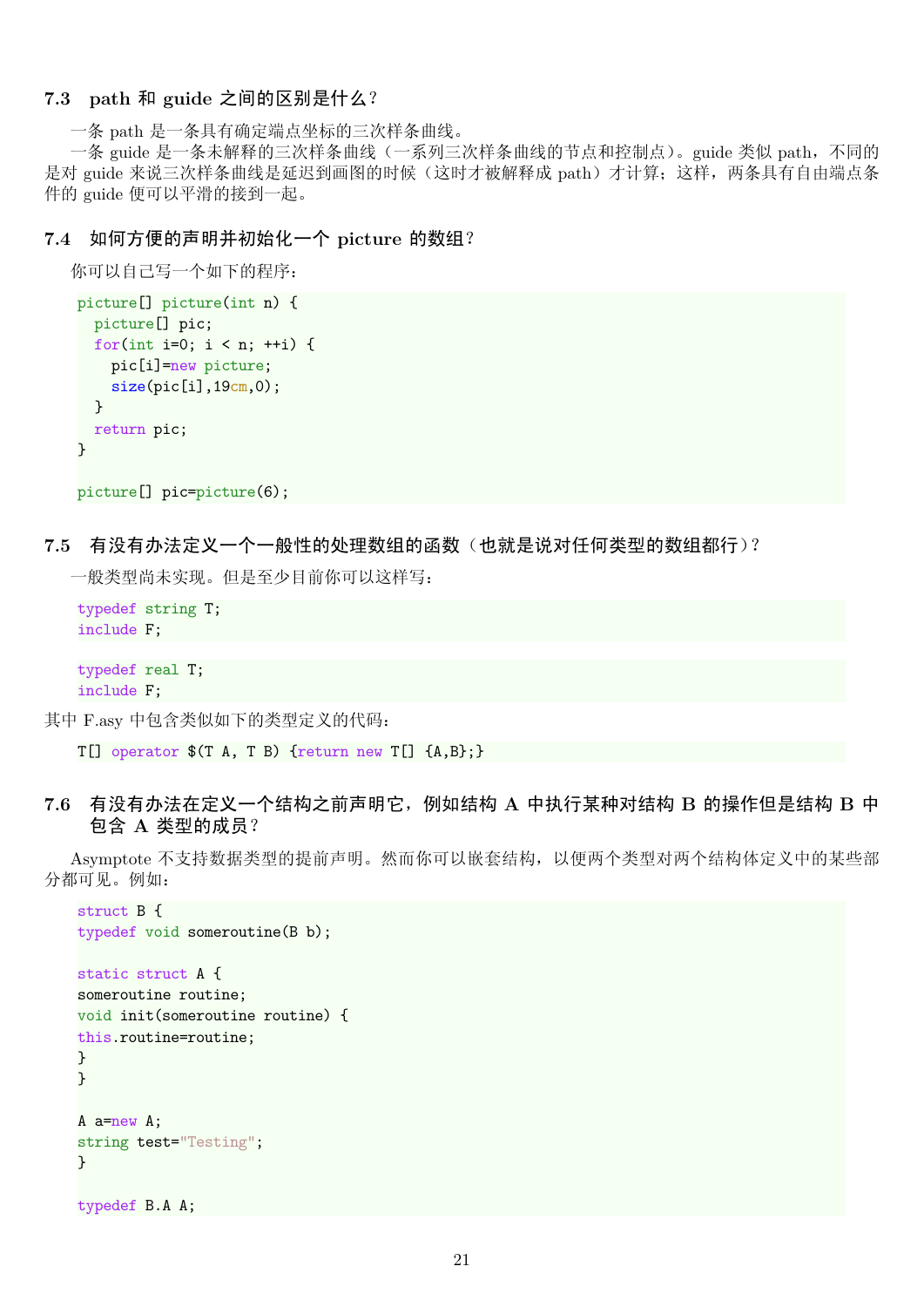```
A operator init() {return new A;}
B operator init() {return new B;}
A a;
a.init(new void(B b){write(b.test);});
B b;
a.routine(b);
```
**7.7 for** 循环中的静态变量是在什么地方分配 <sup>8</sup>的?

```
在下面例子中
void f() {
  for(int i=0; i < 3; ++i) {
    static int n;
    ++n;
    write(n);}
}
f(); // 输出 1, 2, 3
f(); // 输出 4, 5, 6 ,此行为译者添加
```
其中的 static 限定词意味着变量 n 不只是在 for 循环外面分配的, 而且还是在函数之外。如果你多次调用 f 就 会清楚,仍然只有一个 n 的实例。

一个变量的"级别(level)"(被分配的地方)和它的"作用域(scope)"(通过变量名能够引用它的范围)是 没有关系的。花括号括起来的部分只影响一个变量的作用域而不影响它的级别。

在顶级代码<sup>9</sup>中静态修饰符 static 没有意义,它会产生警告然后被忽略:

```
for(int i=0; i < 3; ++i) {
 static int n;
 ++n:
 write(n);
}
// 输出关于顶级静态修饰符的警告,然后输出 1, 1, 1
```
自从 1.22 版本,循环体中分配的非静态变量在每个循环中都是重新分配的。这只有在比较晦涩的代码中才需 要注意,比如循环中的变量被在循环体内定义的一个函数访问的情况:

```
int f();
```

```
for(int i=0; i < 10; ++i) {
 int j=10*i;
 if(i == 5)f=new int() {return j;};
}
```
write(f()); // 输出 50

<sup>8</sup>译者注:所谓"分配(allocate)"指被分配内存地址,被分配地址标志着一个变量的诞生。

 $9$ 译者注(未必正确,仅供参考): Asymptote 中"级别"的含义与 C++ 中并不一样,需要注意。Asymptote 中静态变量是在它的上 一级代码中分配的,且译者发现不同的级别是由于在函数或结构体内定义产生的,但是象 for 循环等的花括号并不会改变在其中定义的 静态变量的级别;而在 C++ 中,静态变量似乎就是在紧包围其定义的花括号内分配的,因而类似 C++ 代码 (假设位于顶级的 main 函 数中) for(int i=0; i<3; ++i) *{* static int n; ++n; printf("%d ",n); *}* 则输出 1 2 3。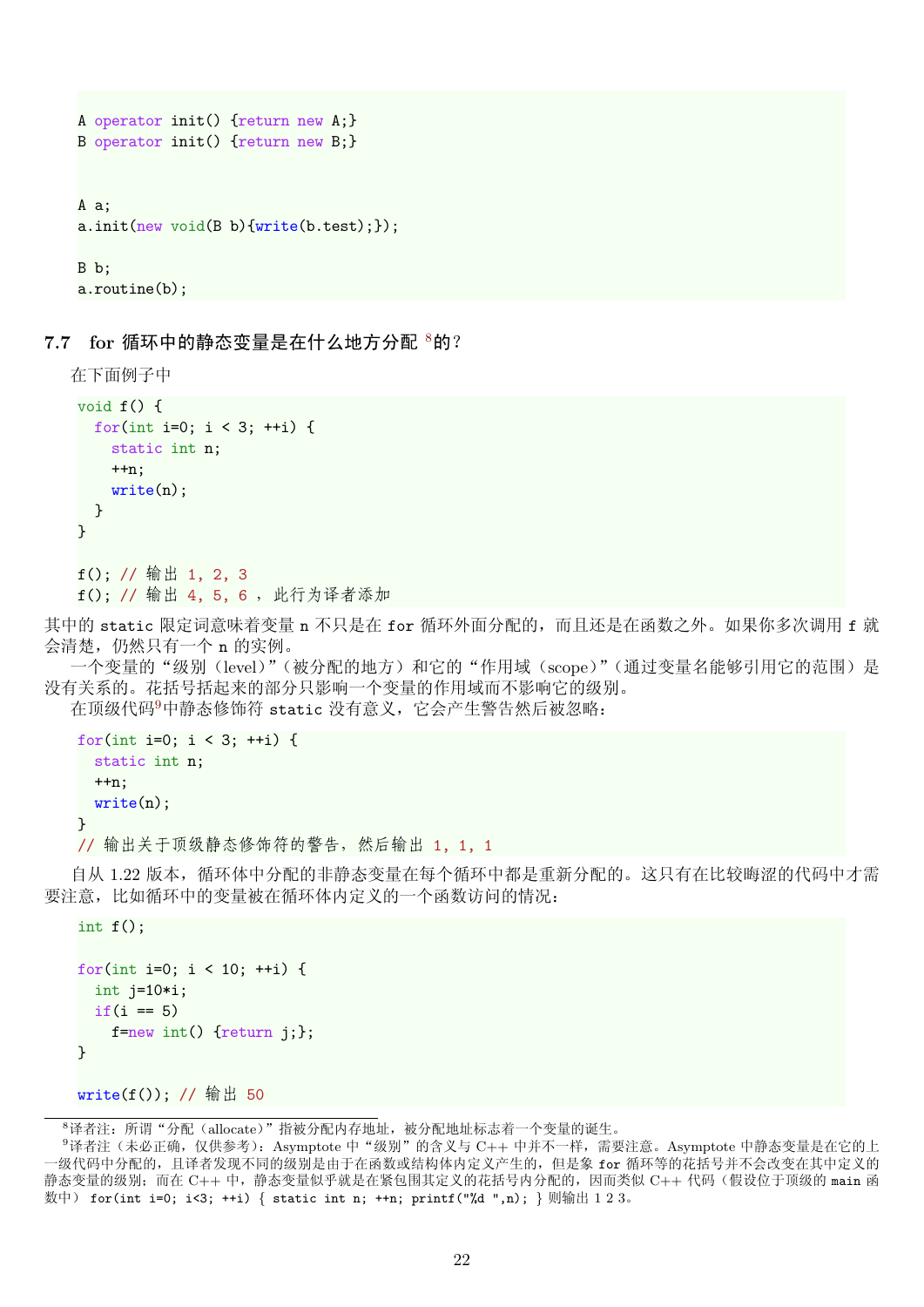循环体中的变量最多存活到那一循环的结束,除非它们被一个函数定义引用而被延长生命期,就像上面的代 码那样。在一个函数体内,变量至少存活到函数被调用完,不过由于函数定义或内存垃圾收集程序其生命期可能 会被延长。如果一个变量是在文件的顶级或交互式提示符下定义的,那么它至少存活到文件末尾或那次交互运行 的结束。

#### **7.8** 有没有 **asy** 程序的调试器?

有的,Asymptote 有一个基于行的调试器: http://asymptote.sourceforge.net/doc/Debugger。

#### **7.9** 你们接受 **Asymptote** 的补丁吗?

接受。事实上我们希望用户能提交包含新特性的补丁(到 [http://sourceforge.net/tracker/?ati](http://asymptote.sourceforge.net/doc/Debugger)d=685685&group\_ id=120000。),而不是只靠我们来完成所有代码。有大家参与开发才会更快!

# **8** 关于 **Asymptote** 和 **MetaPost** 之间区[别的问题](http://sourceforge.net/tracker/?atid=685685&group_id=120000)

### **[8.1 Asym](http://sourceforge.net/tracker/?atid=685685&group_id=120000)ptote** 中什么与 **MetaPost** 中的插值算符 **c[a,b]** 等价?

interp(a,b,c);

#### **8.2** 图的缩放在 **Asymptote** 和 **MetaPost** 中有何不同?

Asymptote 提供了一种可选的便利方式来自动缩放到给定的图片尺寸,而 MetaPost 只支持手动缩放。 Asymptote 延迟绘制将要画在图上的对象,并且它区分真实尺寸对象和需要根据图尺寸进行缩放的对象。由此产 生的线性规划问题通过单纯形方法10解出。

关于既包含用户坐标又包含真实尺寸(PostScript)坐标的延迟绘制的例子,可以参考 http://asymptote. sourceforge.net/gallery/dimension.asy。

#### **8.3** 如何避免图的自动缩放?

[如果你真的喜欢](http://asymptote.sourceforge.net/gallery/dimension.asy) MetaPost 方法的手动(硬线的)缩放的话,你可以:

- (1) 对整个图使用默认尺寸 size(0,0) 并手动处理所有缩放,就像在 MetaPost 中一样。
- (2) 画一个独立的图 pic 并执行 add(pic.fit())。
- $(3)$  使用 frame.

#### **8.4** 与 **MetaPost** 中的**...** 命令等价的是什么?

连接符 :: 是 tension atleast 1 的宏:

size(100); pair  $z0=(0,0);$ pair z1=(1,0.25);  $pair z2=(2,0);$ draw(z0{up}::z1{right}::z2{down});

#### **8.5** 与 **MetaPost** 中的 **pickup** 命令等价的是什么?

只需写,比如:

currentpen=red;

<sup>&</sup>lt;sup>10</sup>译者注: "单纯形方法(simplex method)"是一种有效求解线性规划(linear programming)问题的数学方法。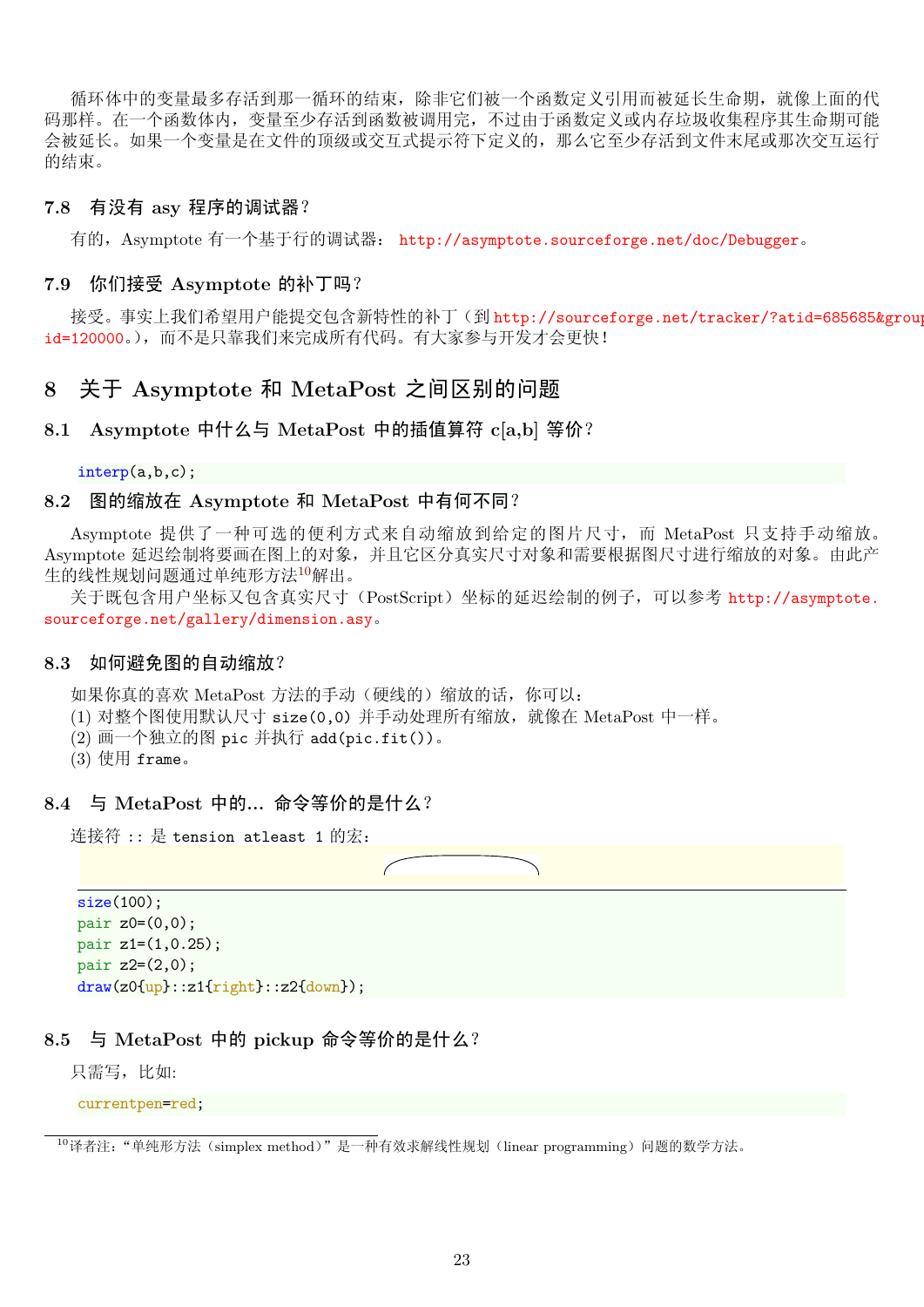### **8.6** 与 **MetaPost** 中的 **whatever** 命令等价的是什么?

Asymptote 并不隐含求解线性方程组因此没有表示未知的 whatever 概念。这种功能当然可以添加上(既然 = 表示赋值, 也许使用记号 ?=)。然而, MetaPost 中 whatever 的大部分用法都已被 math.asy 中的的函数所包括 了,像 extension:

pair extension(pair P, pair Q, pair p, pair q);

它返回线段 PQ 及 pq 的延长线的交点。我们发现使用像 extension 这样的程序意义更明确, 对新用户不致产生 迷惑。但是如果有人能证实确实有必要添加类似 whatever 的功能,我们是可以考虑的。与此同时,你总是可以 使用明确的内置线性方程组求解程序来求解的,内置方法使用的是 LU 分解算法。

**8.7** 对于含有三个线性方程且具有三个未知量**: horiz, verti, whatever** 的线性方程组,**MetaPost** 中的方程 **lray - horiz\*v - verti\*u = whatever\*( LightSource - R );** 在 **Asymptote** 的对应 的做法是什么呢?

既然 horiz\*v+verti\*u 张开一个平面,你可以用

real intersect(vector P, vector Q, vector n, vector Z);

来找出相应于直线 lray-whatever\*(LightSource - R) 的交点时刻11 然后再从中获取三个要求的值。(你仍将 需要用内置显式线性求解程序来解一个 2 *×* 2 方程组来得到 horiz 和 verti。)

### **8.8** 在 **MetaPost** 中,可以通过定义一个单位 **u** 并明确乘[在每](#page-23-0)个坐标上的方法来实现所画的图形在 不同的图中具有相同的尺寸。在 **Asymptote** 中有没有更好的办法来实现?

有的, Asymptote 有更好的办法: 你肯定不想手动缩放所有的坐标。要让用户坐标代表 1cm 的倍数, 只需:



<span id="page-23-1"></span><span id="page-23-0"></span><sup>&</sup>lt;sup>12</sup>译者注: 这里代码最后的那句 add(object,(0,-10)); 中, 虽然参数中的 object 是一个 picture 型对象, 但是实际添加的却是 object.fit(),也就是说是一个 frame 对象,所以这里的比较[才有](#page-23-1)意义。从手册中 add 函数的原型中可以看出,只要指定了位置参数 (pair 类型), 那么不管被添加的是 picture 还是 frame, 其实都是按 frame 方式的 PostScript 坐标处理的。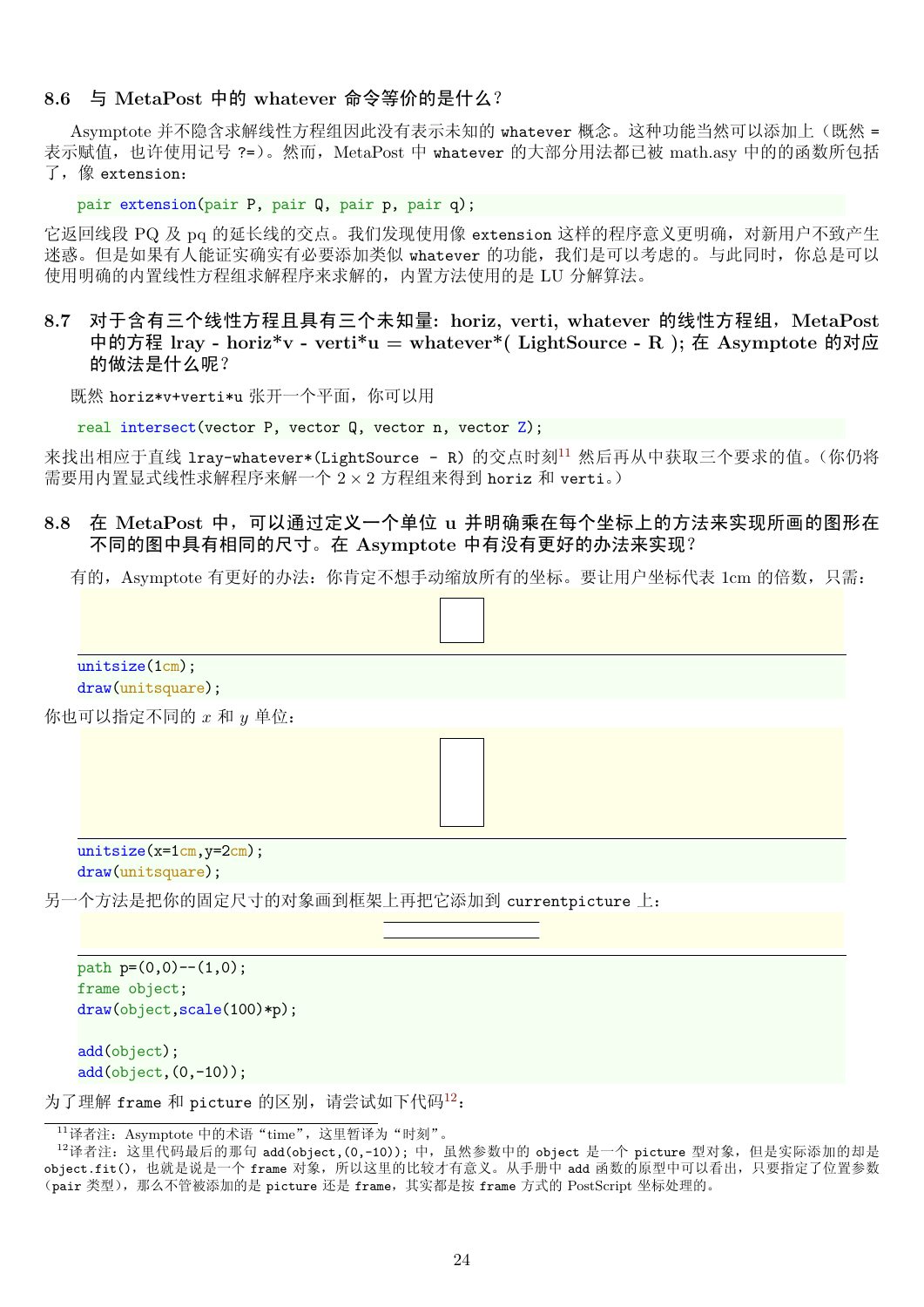size(300,300);

path  $p=(0,0)-(1,0);$ picture object; draw(object,scale(100)\*p);

```
add(object);
add(object,(0,-10)); // 添加真实尺寸对象到 currentpicture
```
**8.9** 在 **MetaPost** 中可以通过先生成一个图再将其裁剪成一个围绕其中心的固定大小的矩形来制作填 充用的图案,在 **Asymptote** 中如何实现?

如果你正在像在 MetaPost 中那样使用 currentpicture (使用 PostScript 坐标直接画)的话,你只需简单 的这样做:



```
fill((0,0)-(100,100)-(200,0)-\text{cycle});
```

```
pair center(picture pic=currentpicture) {return 0.5*(pic.min() + pic.max());}
```

```
real height=100;
real width=100;
pair delta=0.5(width,height);
pair c=center();
clip(box(c-delta,c+delta));
```
然而,使用 PostScript 坐标画图通常是不方便的。以下是 Asymptote 使用延迟画图方式来实现的方法:



```
size(200,100); //译者注:这里原来是 size(200,0); 但得到的结果与上面的不一样。
fill((0,0)-(1,1)-(2,0)-cycle);
```

```
void clip(picture pic=currentpicture, real width, real height)
{
pic.clip(new void (frame f, transform) {
pair center=0.5(\text{min}(f)+\text{max}(f));pair delta=0.5(width,height);
```